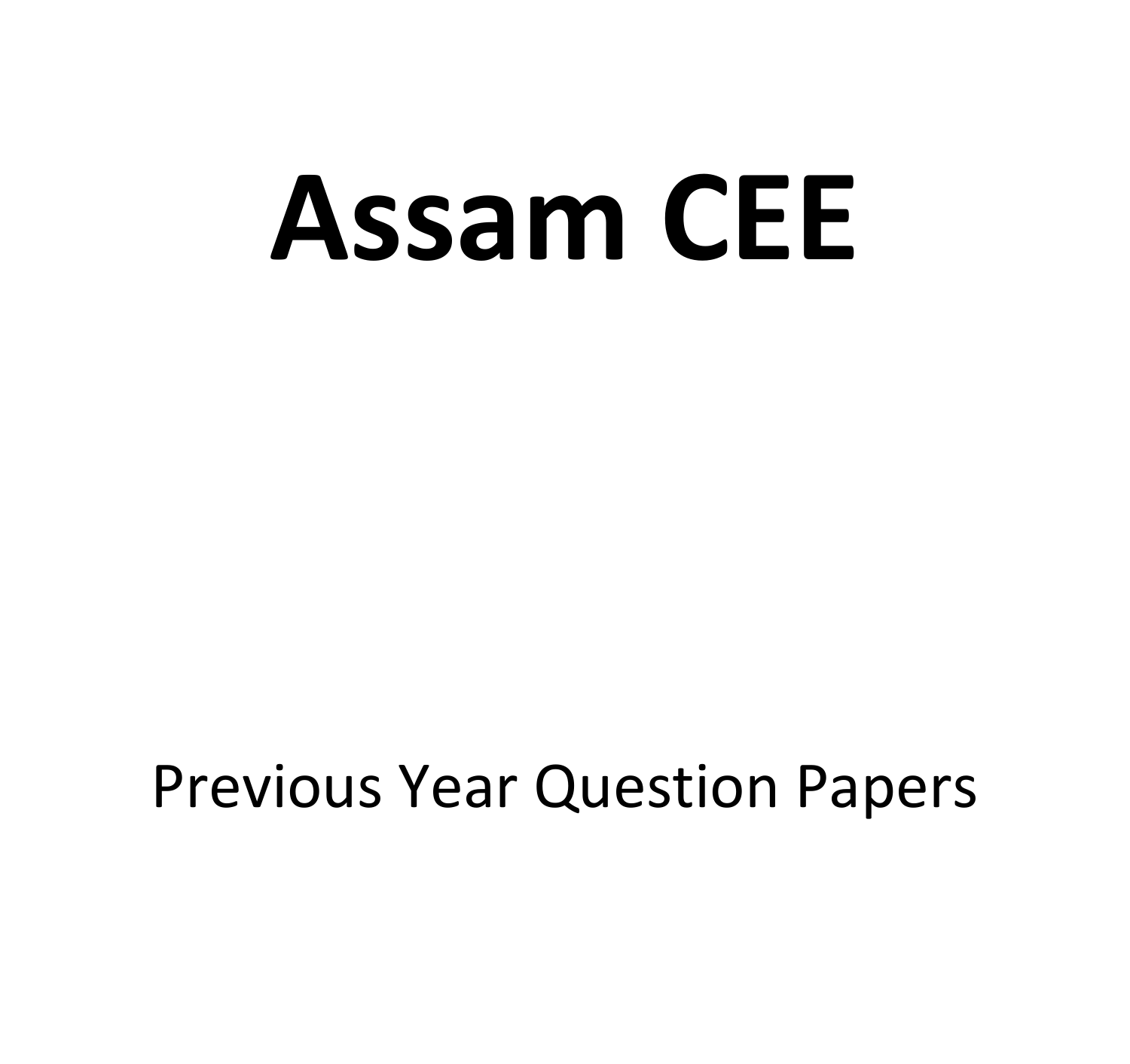### 2202371

This Booklet contains 25+3 printed pages. Question Booklet No. :

#### Question Booklet for Combined Entrance Examination, 2O!4

#### Full Marks : 100 **CHEMISTRY** Time : 2 Hours

#### Question Booklet SET : B

#### DO NOT OPEN THIS BOOKLET UNTIL YOU ARE ASKED TO DO SO

#### Read the following INSTRUCTIONS carefully:

#### 1. Use black ball pen only.

- 2. Fill in the particulars on the Side 1 and Side 2 of the OMR Answer Sheet as per Instructions on the Side 1 of the OMR Answer Sheet, failing of which the OMR Answer Sheet shall not be evaluated.
- 3. The SET of this Question Booklet is B. Write this SET at the specific space provided on the Side 1 and Side 2 of the OMR Answer Sheet.
- 4. There are 100 (one hundred) questions in this Question Booklet, each carrying 1 (one) mark.
- 5. Each question or incomplete statement is followed by 4 (four) suggestive answers-[A], [B], [C] and [D] of which only one is correct. Mark the correct answer by darkening the appropriate circle in the OMR Answer Sheet.
- 6. Marking of more than one answer against any question will be treated as incorrect response and no mark shall be awarded,
- 7. Any change in answer made or erased by using solid or liquid eraser in the OMR Answer Sheet will not be accepted. Therefore, do not change or erase once the answer is marked.
- 8. No part of the Question Booklet or the OMR Answer Sheet shall be detached or defaced under any circumatances.
- 9. Use of mobile phone, calculator, log table, compass, scale and any electronic gadget is strictly prohibited in the Examination Hall.
- 10. The OMR Answer Sheet must be returned to the Invigilator before leaving the Examination Hall.
- 11. Adoption of unfair means in any form or violation of instruction as mentioned in Point Nos. 9 and 10 shall result in expulsion from the entire examination.
- 12. Temporary absence during the examination hours is not allowed. However, a candidate can leave the Examination Hall temporarily one hour after commencement of examination by submitting the Question Booklet and OMR Answer Sheet to the Invigilator(s) on duty.
- 13. The candidate must ensure that the OMR Answer Sheet is signed by the Invigilator.
- 14. After opening the Question Booklet, check the total number of printed pages and report to the Invigilator<br>in case of any discrepancy.
- 15. In case of any discrepancy or confusion in the medium/version, the English version will be treated as the authentic version.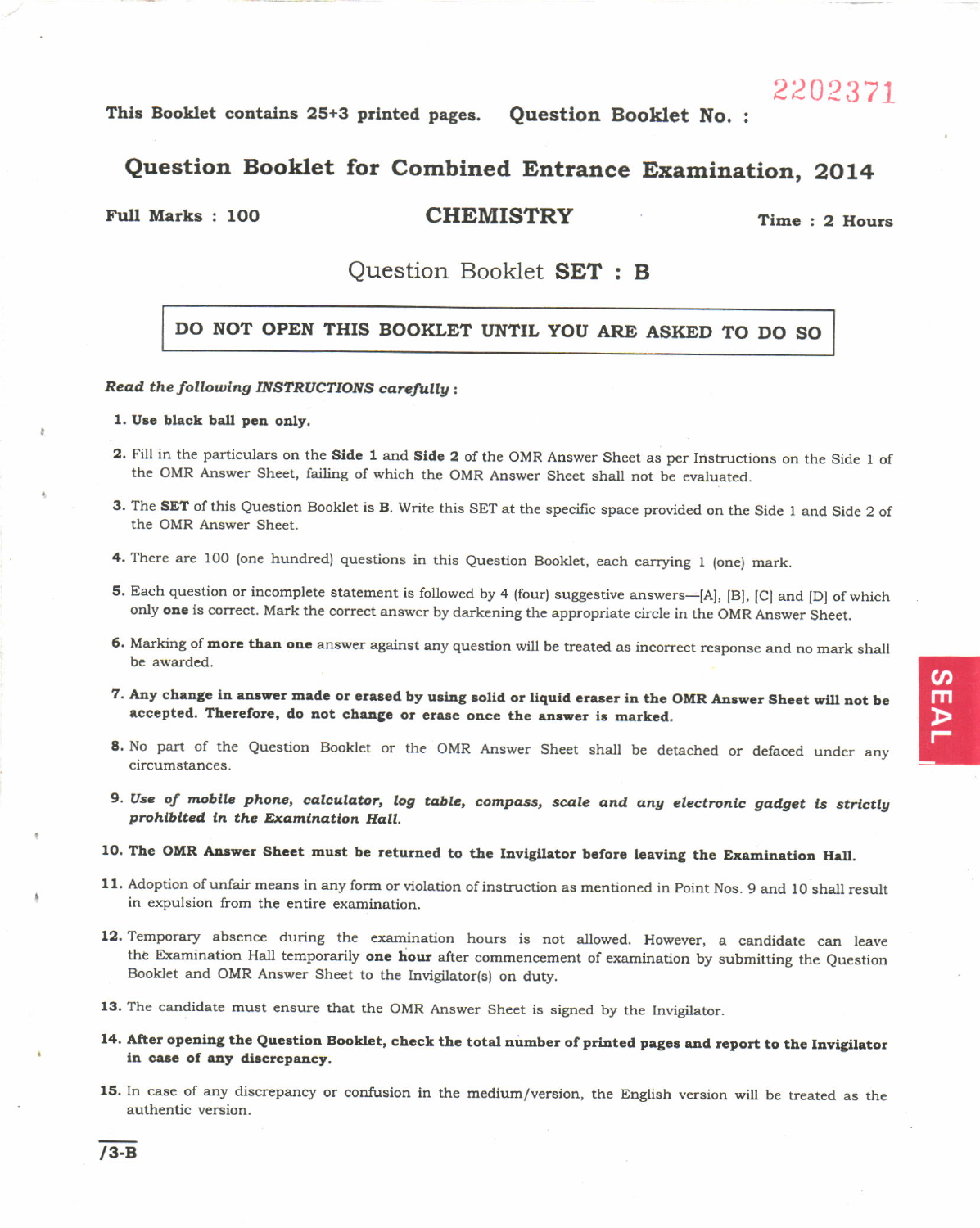1. Considering water as a weak-field ligand, the number of unpaired electrons in  $[Mn(H_2O)_6]^{2+}$  will be

পানীক দুৰ্বল ক্ষেত্ৰ লিগাণ্ড হিচাবে বিবেচনা কৰি  ${\rm [Mn\, (H}_{2}{\rm O)}_{6})^{2+}$  ত থকা অযুগ্ম ইলেক্ট্ৰনৰ সংখ্যা হ'ব

tAl 3

 $|\mathcal{C}|$ 

 $|B|$  5

- $\iota$  $\sim$ -,ol ueM 6 ,<\ 4- n4/ z't\ ./ ) !:z
- 2. The atmospheric gas which cannot produce greenhouse effect is দেউজগৃহ প্ৰভাৱ সৃষ্টি কৰিব নোৱাৰা বায়ুমণ্ডলত থকা গেছবিধ হ'ল
	- $[$ B $]$  H<sub>2</sub>O  $[D]$   $O_3$  $[A]$  N<sub>2</sub>  $[C]$   $CO<sub>2</sub>$

2  $[D]$  4

- 3. Thermoplastics are তাপপ্লাষ্টিকবোৰ
	- [A] linear polymers ৰৈখিক পলিমাৰ
	- [B] soften or melted on heating উত্তপ্ত কৰিলে কোমল হয় বা গলি যায়
	- [C] molten polymers that can be moulded in desired shape গলিত পলিমাৰবোৰ ইচ্ছা কৰা আকাৰলৈ নিব পাৰি
	- $|D|$ All the above are correct ওপৰৰ সকলোবোৰ শুদ্ধ
- 4. Soap is a sodium or potassium salt of চাবোন তলৰ কোনটো এছিডৰ ছ'ডিয়াম বা পটাসিয়ামৰ লৱণ?
	- oleic acid অ'লেইক এছিড [A] stearic acid  $|B|$
	- AII of the above ওপৰৰ সকলোবোৰ [C] palmitic acid পালমিটিক এছিড  $|D|$



ri^  $\bigvee$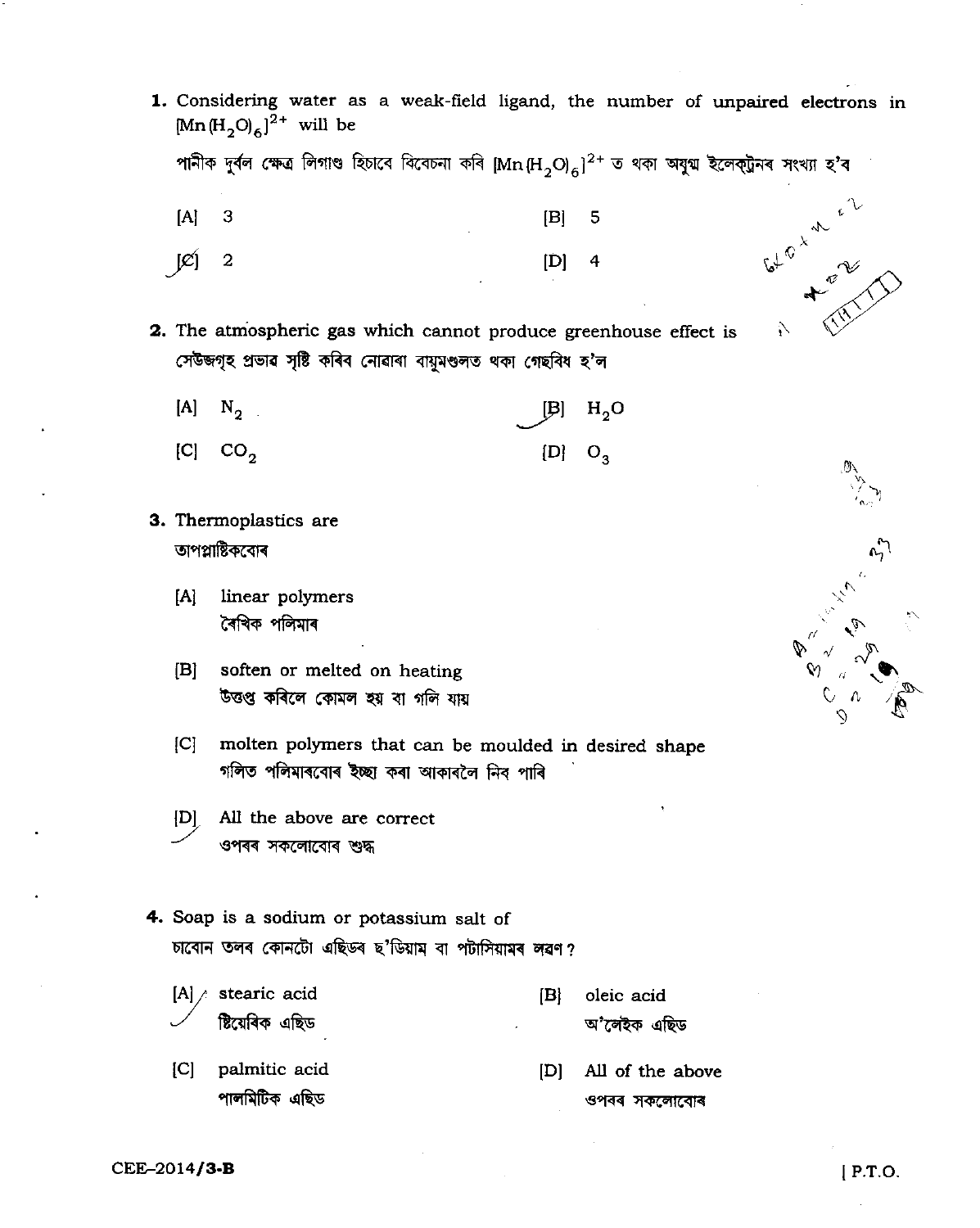5. The deficiency of vitamin K creates

ভিটামিন Kৰ অভাৱত উদ্ভৱ হোৱা বেমাৰটো হ'ল

- excessive bleeding in injury [A] আঘাতত অত্যধিক ৰক্তস্ৰাৱ
- night blindness  $|B|$ ককৰীকণা

 $|C|$ scurvy স্পার্তি

 $|D|$ beriberi বেৰিবেৰি

Which of the following is not an artificial sweetening agent? তলত দিয়াবিলাকৰ ভিতৰত কোনটো কৃত্ৰিম মিঠাকাৰক নহয়?

 $|A|$ Sucralose  $|B|$ Alitame এলিটেম চক্ৰালজ Sodium benzoate  $[D]$ Aspartame ছ'ডিয়াম বেনজ'য়েট এছপাৰটেম

 $(7. x-D+1)$ -glucose and  $\beta$ -D(+)-glucose are  $\alpha$ -D(+)-গ্লুক'জ আৰু β-D(+)-গ্লুক'জ হৈছে

- $[A]$ enantiomers এনানছিঅ'মাৰ
- epimers  $[C]$ এপিমাৰ

geometrical isomers  $|B|$ জ্যামিতিক সমযোগী

anomers  $[D]$ এন'মাৰ

- The human body does not produce মানৱ শৰীৰে প্ৰস্তুত কৰিব নোৱাৰে
	- vitamins JAÍ ভিটামিন
	- $|C|$ enzymes এনজাইম
- $|B|$ hormones হৰম'ন
- **DNA**  $[D]$ ডি. এন. এ.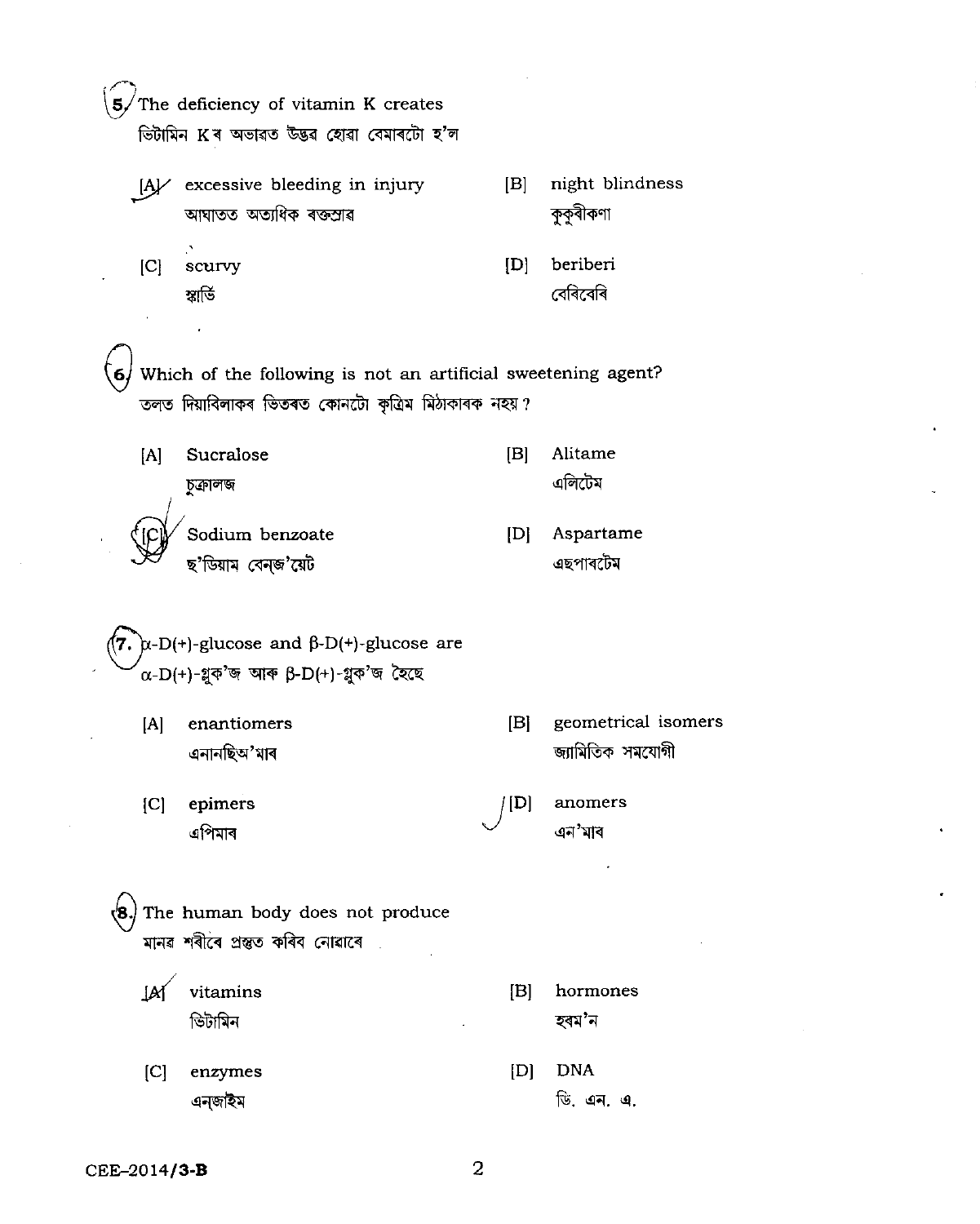9. Biomolecules, which act as drug targets, are ড্ৰাগৰ লক্ষ্যন্থান হিচাবে কাম কৰা জৈৱ অণু হৈছে

 $\left| A \right\rangle^4$  carbohydrates  $|B|$ proteins প্ৰ'টিন  $|C|$ nucleic acids All of the above  $|D|$ নিউক্লিক এছিড ওপৰৰ সকলোবোৰ

10. In decreasing order the  $S_N^2$  reactivity of the following halides can be arranged as তলত দিয়া হেলাইডসমূহৰ S<sub>N</sub>2 বিক্ৰিয়াৰ সক্ৰিয়তাৰ অধঃক্ৰমটো হ'ব

 $CH_3CH_2CH_2CH_2BH$  (i),  $CH_3CHBrCH_2CH_3$  (I),  $(CH_3)_2CHCH_2Br$  (II),  $(CH_3)_3C$ —Br (IV)

- $[A]$  I > IV > III > II  $[B]$   $II > I > IV > III$
- $[C] \quad \ \, \text{I} \, > \, \text{III} \, > \, \text{IV} \, > \, \text{II}$  $[D]$  I > III > II > IV

11. For adsorption of a gas on a solid, the plot of  $\log \frac{x}{m}$  vs. log p is linear with slope equal to কঠিন পৃষ্ঠত এটা গেছৰ অধিশোষণৰ বাবে  $\log \frac{x}{m}$ ৰ বিপৰীতে  $\log p$ ৰ লেখডাল সৰলৰৈখিক যাৰ প্ৰৱণতা হ'ল

$$
[A] \quad k \qquad [B] \quad \log k
$$

$$
[C] \quad n \qquad \qquad \overbrace{\qquad} [D] \quad \frac{1}{n}
$$

12. KF has NaCl-type structure. What is the distance between  $K^+$  and  $F^-$  ions, if the cell edge is a cm? KF ৰ গঠন NaCl ৰ দৰে। কোষপ্ৰান্ত a cm হ'লে, K<sup>+</sup> আৰু F<sup>-</sup> আয়নৰ দূৰত্ব কিমান হ'ব?

- [B]  $\frac{a}{2}$  cm  $[A]$  $2 \text{ cm}$
- [D]/ $\frac{a}{4}$  cm  $|C|$ 4a cm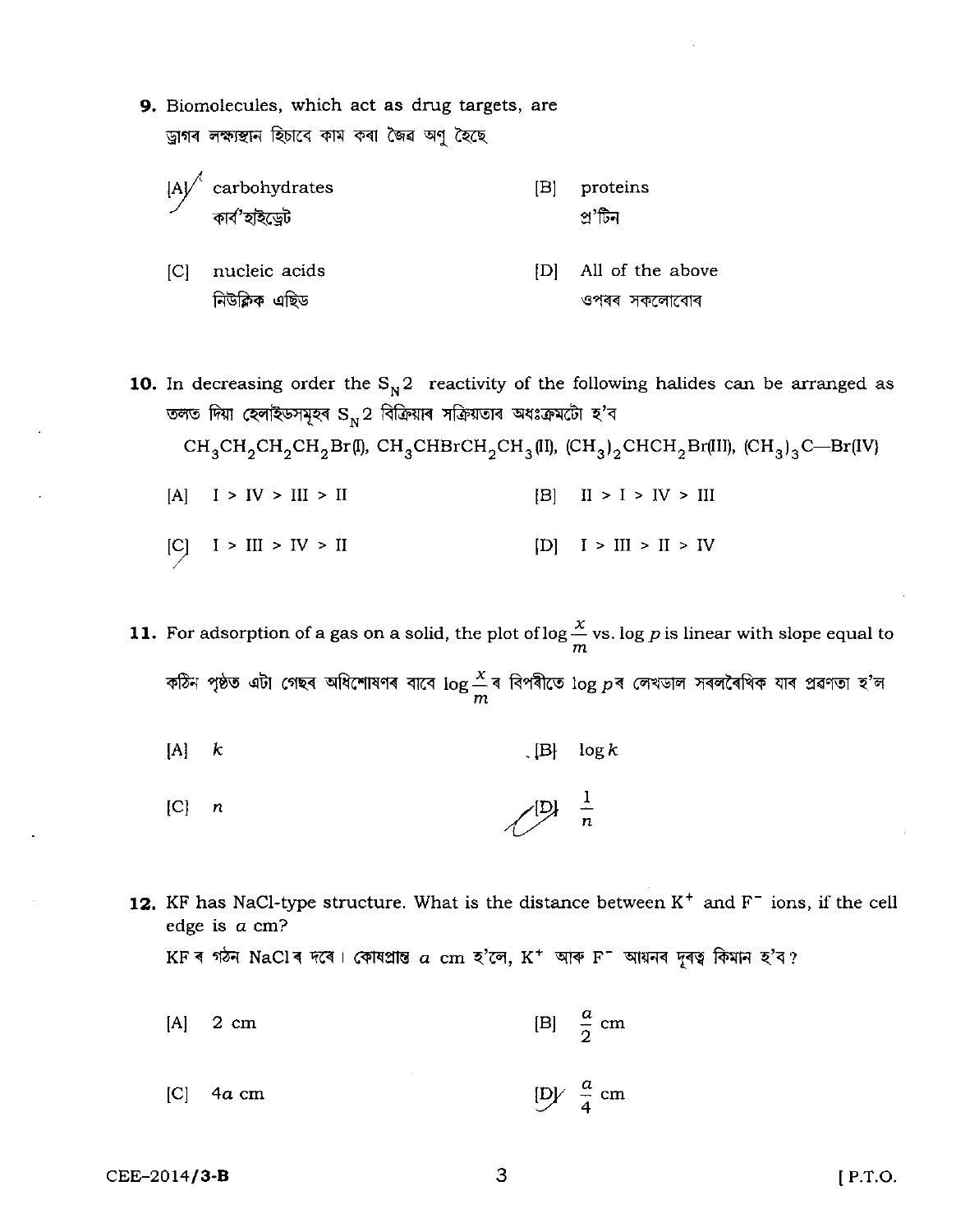13. The electronic configuration of a dipositive ion  $M^{2+}$  is 2, 8, 14 and its mass is 56. The number of neutrons present is এটা দ্বিধনাত্মক আয়ন  $M^{2+}$  ৰ ইলেক্ট্ৰ'নীয় বিন্যাস 2, 8, 14 আৰু ইয়াৰ ভৰ 56 হ'লে এই আয়নৰ নিউট্ৰনৰ সংখ্যা হ'ল

$$
[A] \quad 32 \qquad [B] \quad 42
$$

- $\overline{AD}1$  34  $|C|$ 30
- 14. Identify the product C in the following series : তলৰ বিক্ৰিয়ালানিত উৎপন্ন হোৱা Cক চিনাক্ত কৰা:

CH<sub>3</sub>CN  $\xrightarrow{\text{Na/C}_2\text{H}_5\text{OH}} A \xrightarrow{\text{HNO}_2} B \xrightarrow{\text{Cu/573 K}} C$ 

 $[A]$  CH<sub>3</sub>COOH [B]  $CH_3CH_2NHOH$  $[D]$  CH<sub>3</sub>CHO  $[C]$  CH<sub>3</sub>CONH<sub>2</sub>

Insulin is ইনচলিন হৈছে

- steroid hormone [B] peptide hormone ষ্টেৰইড হৰম'ন পেপটাইড হৰম'ন
- amino hormone  $|C|$ এমিন' হৰম'ন
- [D] None of the above
- ওপৰৰ এটাও নহয়

- 16. Hinsberg reagent is Hinsberg বিকাৰক হৈছে
	- $[A]$  C<sub>6</sub>H<sub>5</sub>SO<sub>3</sub>H  $[B]$  C<sub>6</sub>H<sub>5</sub>NO  $[C]$  C<sub>6</sub>H<sub>5</sub>SO<sub>2</sub>Cl [D]  $C_6H_5N_2Cl$
- CEE-2014/3-B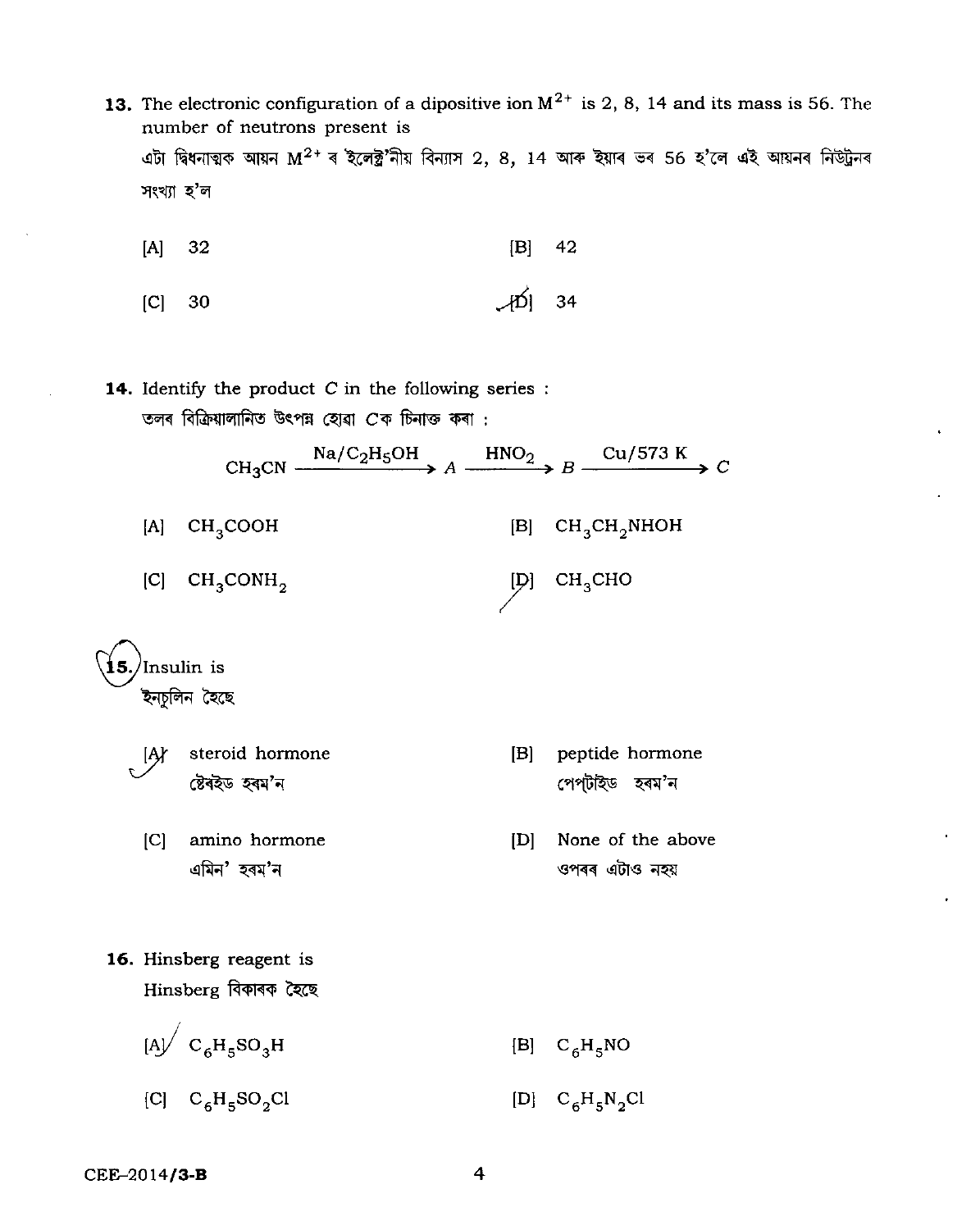17. Which of the following represents the expression for  $\frac{3}{4}$ th life of a first-order reaction? প্ৰথম-ক্ৰম বিক্ৰিয়াৰ <sup>3</sup> তম আয়ু তলৰ কোনটো উক্তিয়ে নিৰ্ণয় কৰিছে?

[A] 
$$
\frac{k}{2.303} \log \frac{4}{3}
$$
  $\qquad \qquad \text{A)} \qquad \frac{2.303}{k} \log \frac{3}{4}$ 

[C] 
$$
\frac{2 \cdot 303}{k} \log 4
$$
 [D]  $\frac{2 \cdot 303}{k} \log 3$ 

18. The equilibrium constant for the reaction

$$
H_2(g) + I_2(g) \rightleftharpoons 2HI(g)
$$

at a certain temperature is 49. What will be the equilibrium constant for the reaction

$$
HI(g) \rightleftharpoons \frac{1}{2}H_2(g) + \frac{1}{2}I_2(g)
$$

at the same temperature?

এক নির্দিষ্ট উষ্ণতাত বিক্রিয়া

$$
H_2(g) + I_2(g) \rightleftharpoons 2HI(g) \overline{q}
$$

সাম্য ধ্ৰুৱকৰ মান 49 হ'লে, সেই একে উষ্ণতাত বিক্ৰিয়া

$$
HI(g) \rightleftharpoons \frac{1}{2}H_2(g) + \frac{1}{2}I_2(g) \blacktriangleleft
$$

সাম্য ধ্ৰুৱকৰ মান কিমান হ'ব?

- $[B] \frac{1}{7}$  $[A]$  7
- $[C]$  $24.5$ 98

19. During roasting, copper pyrites is converted to তাপজাৰণৰ সময়ত কপাৰ পাইৰাইটচ পৰিবৰ্ত্তিত হয় গৈ

- $\begin{bmatrix} A \end{bmatrix}$  CuS+Fe<sub>2</sub>S<sub>3</sub> [B]  $Cu_2S + FeS$
- [C]  $CuSO_4 + FeS$ [D]  $Cu_2S + FeSO_4$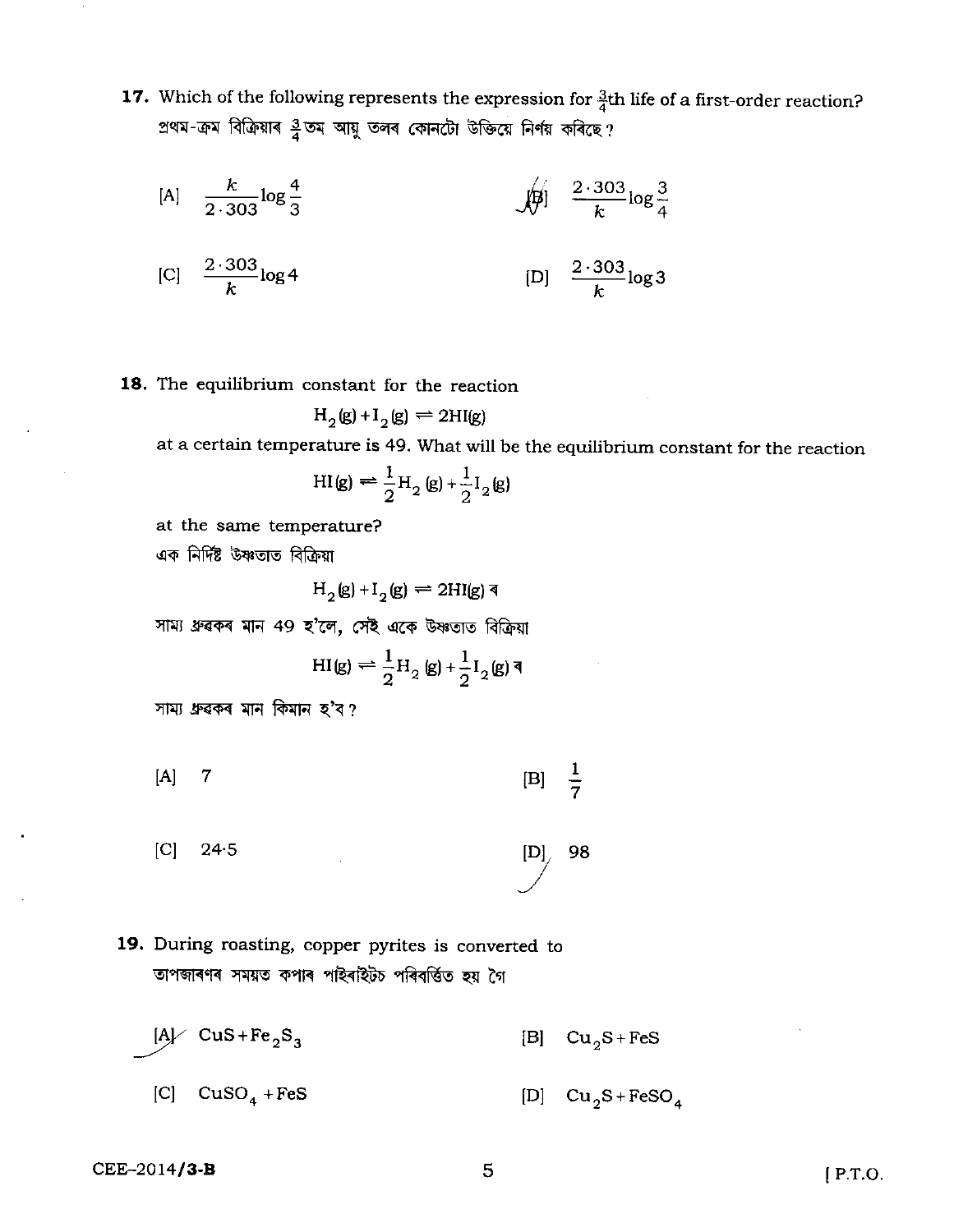তলত দিয়াবোৰৰ ভিতৰত কোনটো আটাইতকৈ শক্তিশালী বিজাৰক?

- $|B|$  $H_2S$  $[A]$  $H_2O$  $\angle$ [D] H<sub>2</sub>Te  $H_2$ Se
- 

An equimolar mixture of benzaldehyde and methanal, on treatment with sodium hydroxide produces

বেন্জেলডিহাইড আৰু মিথানেলৰ সমম'লাৰ মিশ্ৰণ এটাক ছ'ডিয়াম হাইড্ৰ'ক্সাইডৰ সৈতে বিক্ৰিয়া হ'বলৈ দিলে উৎপন্ন হ'ব



**22.** The reagent needed to convert  $C_6H_5CONH_2$  to  $C_6H_5-MH-COCH_3$  is  $\rm C_6H_5CONH_2$ ক  $\rm C_6H_5$ —NH—COCH $_3$  লৈ পৰিবৰ্ত্তন কৰিবলৈ প্ৰয়োজনীয় বিকাৰক হ'ল

- [B] KOH/Br<sub>2</sub>; H<sub>2</sub>/Ni;  $(CH_3CO)_2O$  $KOH/Br_2$ ;  $CH_3COCl$  $[A]$ [D]  $HNO_2$ ; Cu<sub>2</sub>Cl<sub>2</sub>; (CH<sub>3</sub>CO)<sub>2</sub>O  $\rm KOH/Br_2;~LiAlH_4$ [C]
- 23. Baeyer's reagent is used for the detection of তলত দিয়া কোনটো চিনাক্ত কৰিবৰ বাবে বেয়াৰৰ বিকাৰক ব্যৱহৃত হয়?
	- presence of unsaturation presence of sugar  $|B|$  $[A]$ অসংপক্ততাৰ উপস্থিতি শৰ্কৰাৰ উপস্থিতি presence of ketone [D] presence of alcohol  $|C|$ এলক'হলৰ উপস্থিতি কিট'নৰ উপস্থিতি

CEE-2014/3-B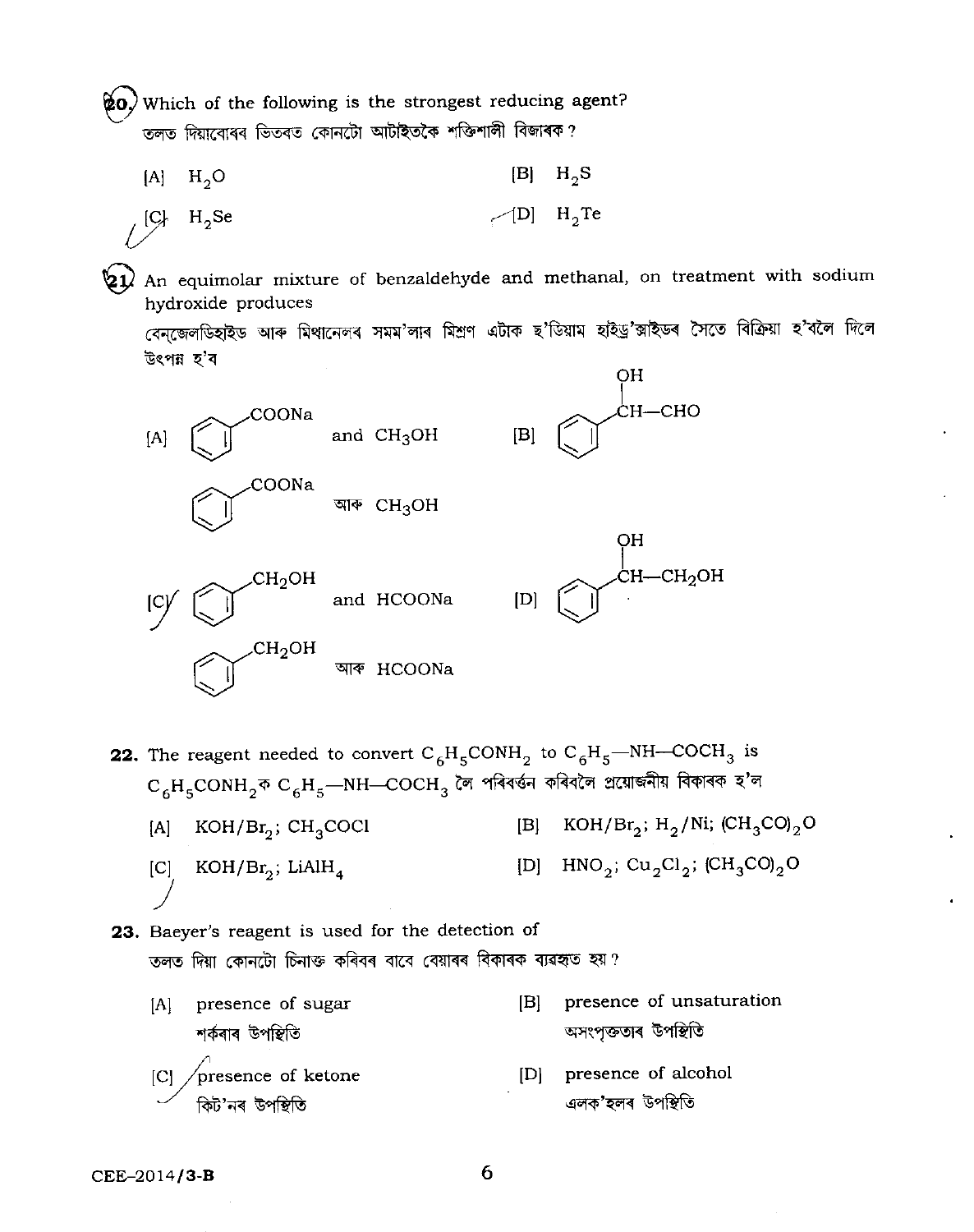24. The structure of the compound that gives a tribromo derivative on treatment with bromine water is

ব্ৰ'মিন পানীৰ লগত বিক্ৰিয়া কৰি ট্ৰাইব্ৰ'ম' ব্যুৎপন্ন দিয়া যৌগটোৰ গঠন হ'ল



 $[$  P.T.O.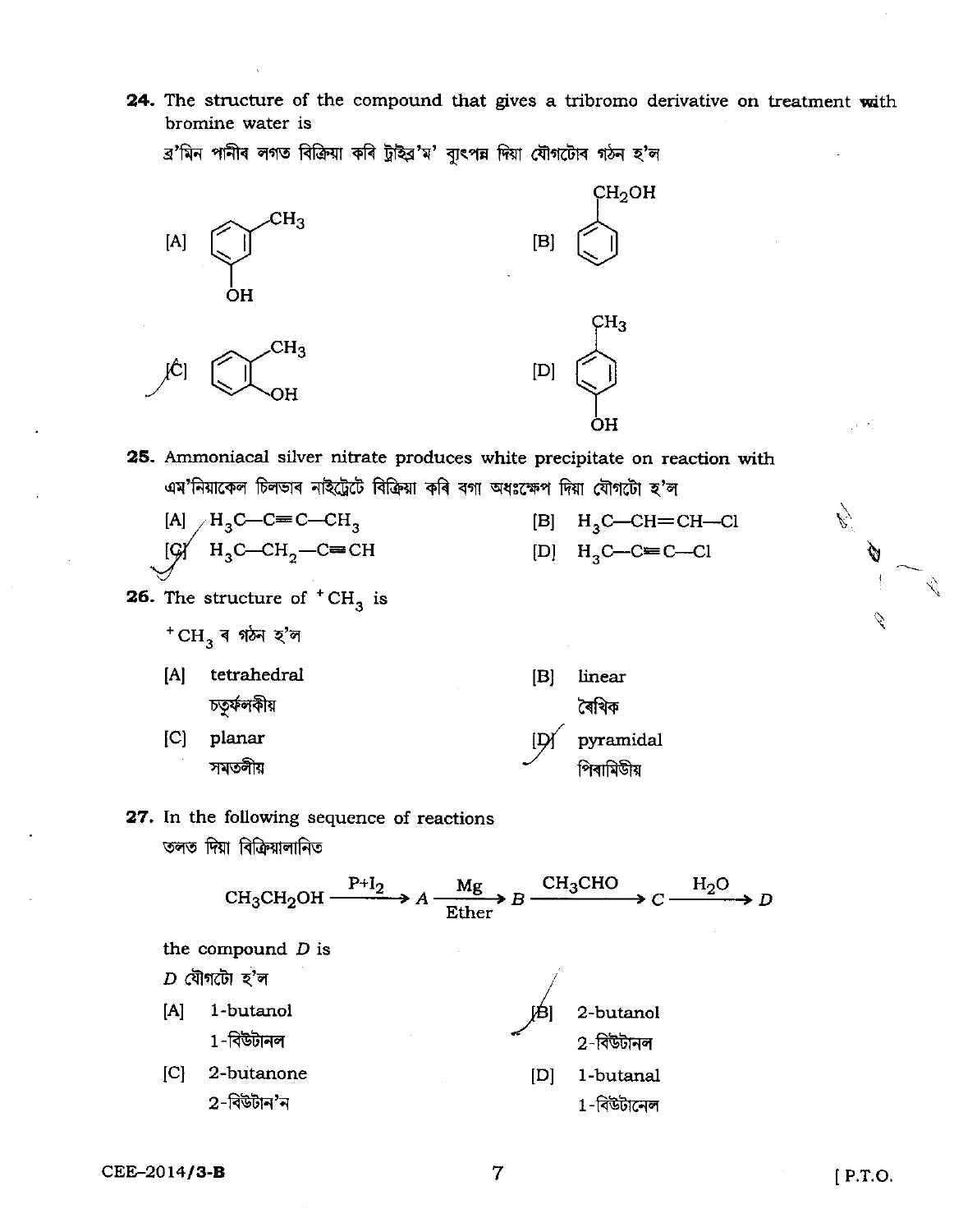- **28.** The temperature of a gas in a closed container is 27  $^{\circ}$ C. If the temperature is raised to 327 °C, the pressure exerted is বন্ধ পাত্ৰত থকা গেছ এটাৰ উষ্ণতা 27 °C. যদি উষ্ণতা 327 °C লৈ বঢ়াই দিয়া হয়, তেন্তে চাপ
	- $|B|$ doubled  $[A]$ reduced to half আধালৈ হ্ৰাস পাব দপ্তণ হ'ব
	- [D] Cannot be calculated reduced to one-third  $|C|$ গণনা কৰিব পৰা নাযাব এক-তৃতীয়াংশ হ'ব

**29.** 4.4 g of a gas at STP occupies a volume of  $2.24$  L, the gas is গেছ এটাৰ 4.4 গ্ৰামে STPত 2.24 L আয়তন অধিকাৰ কৰে। গেছটো হ'ব

 $[B]$  CO  $[A]$  O<sub>2</sub>  $\left| \begin{smallmatrix} G \\ G \end{smallmatrix} \right|^\prime$  CO<sub>2</sub>  $\begin{picture}(120,140)(-0,0) \put(0,0){\line(1,0){10}} \put(15,0){\line(1,0){10}} \put(15,0){\line(1,0){10}} \put(15,0){\line(1,0){10}} \put(15,0){\line(1,0){10}} \put(15,0){\line(1,0){10}} \put(15,0){\line(1,0){10}} \put(15,0){\line(1,0){10}} \put(15,0){\line(1,0){10}} \put(15,0){\line(1,0){10}} \put(15,0){\line(1,0){10}} \put(15$  $t_i \leq 1$ 

- **30.** The density ratio of  $O_2$  and  $H_2$  is 16 : 1. The ratio of their root-mean-square speed is  $O_2$  আৰু  $H_2$ ৰ ঘনত্বৰ অনুপাত 16:1. ইহঁতৰ বৰ্গ-গড়ৰ মূল বেগৰ অনুপাত হ'ব
	- $[A] \neq 4:1$  $[B] 1:4$
	- $[D] 16:1$  $|C|$  1 : 16
- 31. Two oxides of a metal contain 50% and 40% metal (M) respectively. If the formula of first oxide is  $MO_{2}$ , the formula of second oxide will be এটা ধাতৃৰ (M) দুটা অক্সাইডত ধাতুটোৰ পৰিমাণ যথাক্ৰমে 50% আৰু 40%, যদি প্ৰথমটো অক্সাইডৰ সংকেত  $MO_{2}$  হয়, তেন্তে দ্বিতীয়টোৰ সংকেত হ'ব

[B] MO<sub>3</sub>  $\psi \sim \frac{1}{\sqrt{2}}$ [A]  $MO_{\alpha}$  $[C]$   $M_2O$ 

CEE-2014/3-B

8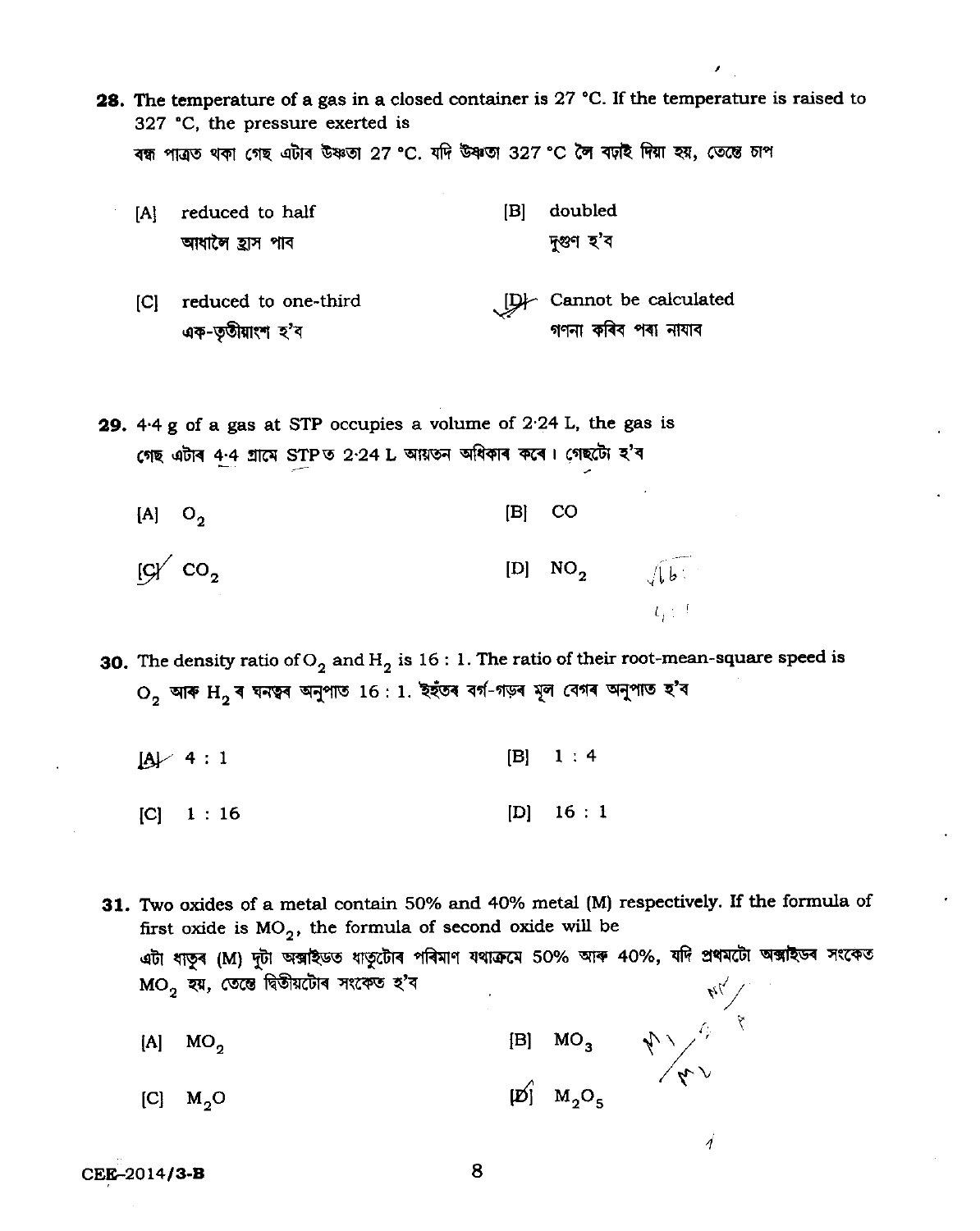**32.** 0.5 mol of BaCl<sub>2</sub> is mixed with 0.2 mol of Na<sub>3</sub>PO<sub>4</sub>. The maximum number of moles of  $Ba_3(PO_4)_2$  that can be formed is 0.5 ম'ল BaCl<sub>2</sub>ৰ লগত 0.2 ম'ল Na<sub>3</sub>PO<sub>4</sub> মিহলোৱা হৈছে। উৎপন্ন হোৱা Ba<sub>3</sub>(PO<sub>4</sub>)<sub>2</sub>ৰ সৰ্বোচ্চ ম'ল হ'ব

$$
[A] \quad 0.7 \tag{B} \quad 0.5
$$

$$
[D] \t 0.1 \t [D] \t 0.2
$$

33. The total number of protons in 10 g of calcium carbonate is 10 g কেলছিয়াম কাৰ্বনেটত থকা মুঠ প্ৰ'টনৰ সংখ্যা হ'ব

$$
[A] \quad 1 \cdot 5057 \times 10^{24} \qquad \qquad [B] \quad 2 \cdot 0478 \times 10^{24}
$$

- 34. The set of quantum numbers not applicable to an electron is এটা ইলেক্ট্ৰনৰ ক্ষেত্ৰত প্ৰযোজ্য নহোৱা কোৱান্টাম সংখ্যাবোৰৰ সংহতিটো হ'ব
	- [A] 1, 1, 1,  $+\frac{1}{2}$ [B] 1, 0, 0,  $+\frac{1}{2}$
	- $[G]$  1, 0, 0,  $-\frac{1}{2}$ [D] 2, 0, 0,  $+\frac{1}{2}$

35. The ion having the maximum magnetic moment is সৰ্বোচ্চ চুম্বকীয় ভ্ৰামক থকা আয়নটো হ'ল

[A] 
$$
Mn^{2+}
$$
  
\n[ $B$   $Fe^{2+}$   
\n[ $C$ ]  $Ti^{2+}$   
\n[ $D$ ]  $Cr^{2+}$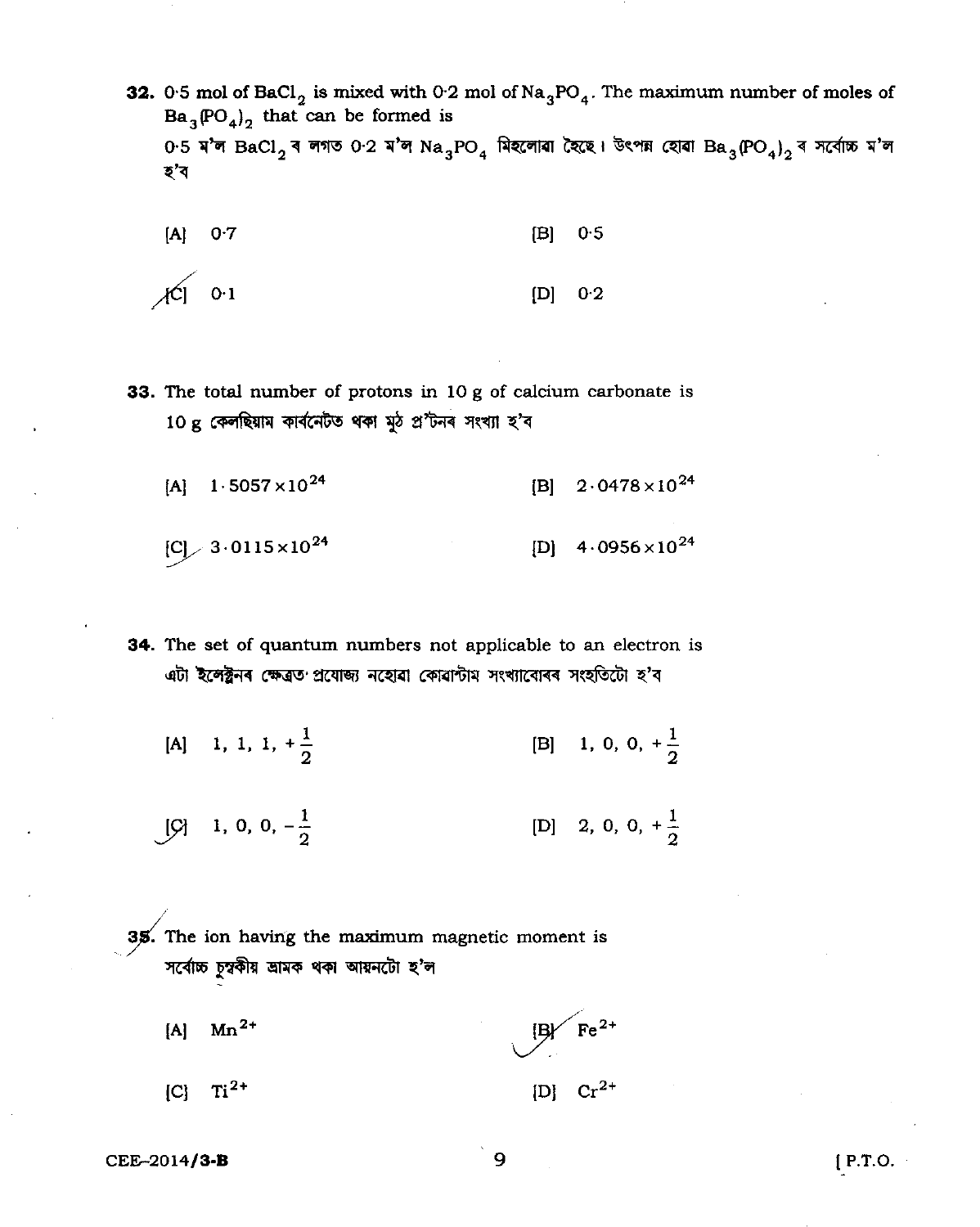**36.** The atomic numbers of elements X, Y and Z are 19, 21 and 25 respectively. The number of electrons present in the  $M$  shells of these elements follow the order

 $X$ ,  $Y$  আৰু  $Z$  মৌলৰ পাৰমাণৱিক সংখ্যা যথাক্ৰমে 19, 21 আৰু 25, এই মৌলবোৰৰ  $M$  শক্তিস্তৰত থকা ইলেক্ট্ৰনৰ সংখ্যাৰ ক্ৰমটো হ'ল

 $[A]$   $Z > X > Y$  $|B|$   $X > Y > Z$  $|C|$   $Z > Y > X$  $[D]$   $Y > Z > X$ 

37. Radial nodes present in 3s and  $2p$  orbitals are respectively  $3s$  আৰু  $2p$  অৰবিটেলত থকা ৰেডিয়েল ন'ড হ'ল যথাক্ৰমে

- $[A]$  0, 2  $|B|$  2.0
- $|C|$  2, 1  $[D]$  1.2

38. For which of the following species, Bohr's theory is not applicable? তলৰ কোনটো আয়নৰ বাবে ব'ৰৰ প্ৰকল্প প্ৰয়োগ কৰা নযায়?

| $[A]/^{\prime} O^{7+}$ | $ B $ Be <sup>3+</sup> |
|------------------------|------------------------|
| $[C]$ $Li^{2+}$        | $ D $ He <sup>2+</sup> |

- 39. The ratio of energy of the electron in ground state of hydrogen to the electron in first excited state of  $Be^{3+}$  is হাইড্ৰ'জেনৰ ভূমিস্তৰ অৱস্থাত থকা ইলেক্ট্ৰনৰ শক্তি আৰু Be<sup>3+</sup> ৰ প্ৰথম উত্তেজিত অৱস্থাত থকা ইলেক্ট্ৰনৰ শক্তিৰ অনপাত হ'ল
	- $[A]$  1:4  $|B|$  1 : 8
	- $\sqrt{D}$  16 : 1  $|C|$  1 : 16

40. The combination which contains only isoelectronic species is সম-ইলেক্ট্রনীয় নমুনা থকা সংহতিটো হ'ল

[A]  $N^{3-}$ ,  $Q^{2-}$ ,  $Cl^-$ , Ne [B]  $P^{3-}$ ,  $S^{2-}$ , Cl<sup>-</sup>, Ar [C]  $\oint$  -, Ar, S<sup>2-</sup>, Cl<sup>-</sup> [D]  $N^{3-}$ , F<sup>-</sup>, O<sup>2-</sup>, Ar

CEE-2014/3-B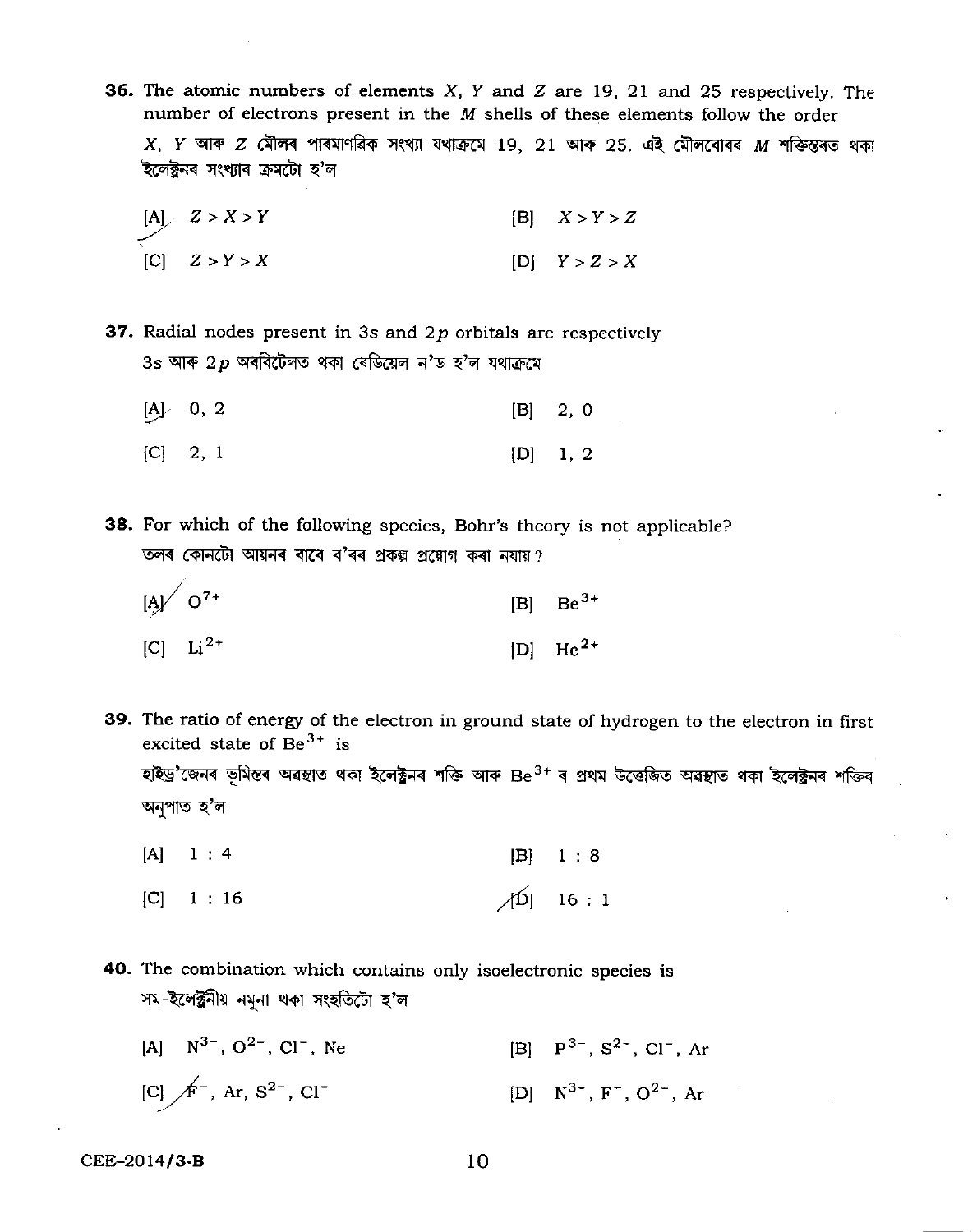41. The correct order of second ionization potential of carbon, nitrogen, oxygen and fluorine is

কাৰ্বন, নাইট্ৰ'জেন, অক্সিজেন আৰু ফ্ল'ৰিনৰ দ্বিতীয় আয়নীকৰণ বিভৱৰ শুদ্ধ ক্ৰমটো হ'ল

- $[B]$  O > N > F > C  $[A]$   $C > N > O > F$
- $[D]{\hspace{-.15cm}/} Y \hspace{.15cm} F > O > N > C$  $|C|$  O > F > N > C
- 42. The electronegativity of the following elements increases in the order তলত দিয়া মৌলবোৰৰ বিদ্যুৎঋণতাৰ বৰ্দ্ধিত ক্ৰমটো হ'ল
	- $[A]$  C, N, Si, P  $[B]$  N, Si, C, P
	- $[C]$  Si, P, C, N  $[D]$  P, Si, N, C
- 43. The correct order of the increasing basic nature of the given oxides is তলৰ অক্সাইডসমূহৰ ক্ষাৰকীয় গুণৰ ঊৰ্ধ্বক্ৰমটো হৈছে
	- [A]  $MgO \lt K_2O \lt A1_2O_3 \lt Na_2O$  [B]  $Na_2O \lt K_2O \lt MgO \lt A1_2O_3$

[C]  $K_2O < Na_2O < Al_2O_3 < MgO$  [D]  $Al_2O_3 < MgO < Ka_2O < K_2O$ 

44. The correct order of electron affinity of B, C, N and O is B, C, N আৰু Oৰ ইলেক্ট্ৰন আসক্তিৰ শুদ্ধ ক্ৰমটো হ'ল

- $[B]$  B > N > C > O  $[A]$  O > C > N > B  $\sqrt{C}$  0 > C > B > N  $[D] \quad O > B > C > N$
- **45.** In XeF<sub>2</sub>, XeF<sub>4</sub> and XeF<sub>6</sub>, the number of lone pairs of electrons respectively is  $XeF_2$ ,  $XeF_4$  আৰু  $XeF_6$  ত থকা অনাবদ্ধ ইলেক্ট্ৰনযুগ্মৰ সংখ্যা হ'ব যথাক্ৰমে
	- $[B]$  1, 2, 3  $[A]$  2, 3, 1
	- $[\mathcal{C}]$  4, 1, 2  $[D]$  3, 2, 1

CEE-2014/3-B

 $\langle \rangle$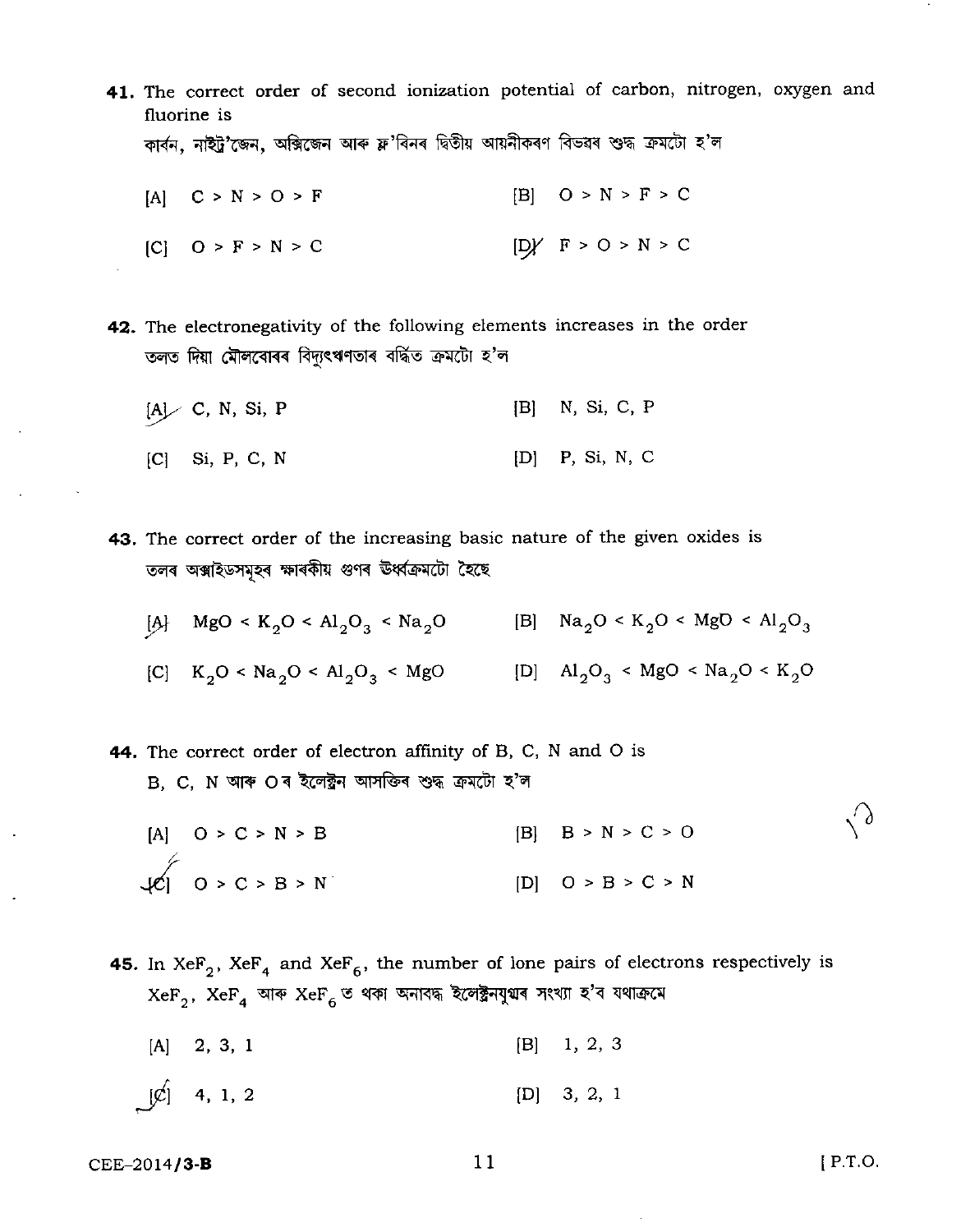**46.** The correct order of bond angles in  $H_2S$ ,  $NH_3$ ,  $BF_3$  and  $SiH_4$  is  $H_2$ S, N $H_3$ , B $F_3$  আৰু Si $H_4$  ত বান্ধনী কোণৰ শুদ্ধ ক্ৰমটো হ'ল [A]  $H_2 S <$  Si $H_4 < N H_3 < B F_3$ [B]  $H_2 S \le NH_3 \le BF_3 \le SH_4$ 

[C] 
$$
H_2S < NH_3 < SH_4 < BF_3
$$
 [D]  $NH_3 < H_2S < SH_4 < BF_3$ 

47. The molecule/ion in which the ONO angle is maximum is ONO কোণ সৰ্বোচ্চ হোৱা অণ/আয়নটো হ'ল

 $[A]$  NO<sub>3</sub>  $[B]$  NO<sub>2</sub>

$$
[C] \diagup NO_2^-
$$

- 48. Which one of the following statements is not true about resonance? তলত দিয়া কোনটো উক্তি সংস্পন্দনৰ বাবে সত্য নহয়?
	- $[A]$ The resonating structures are hypothetical সংস্পন্দিত গঠনবোৰ প্ৰকল্পিত
	- $|{\bf B}|$ The unpaired electrons in various structures are same বিভিন্ন গঠনৰ অযুগ্ম ইলেক্ট্ৰনৰ সংখ্যা সমান
	- Hybrid structure is least stable সংকৰিত গঠন আটাইতকৈ কম সুস্থিৰ
		- [D] Hybrid structure is least energetic সংকৰিত গঠন আটাইতকৈ কম শক্তিসম্পন্ন
- 49. The number of sigma and pi bonds present in toluene is টলুইনত থকা চিগমা আৰু পাই বান্ধনিৰ সংখ্যা হ'ল
	- $3\pi + 8\sigma$  $\mathcal{A}$  $|B|$  3π + 6σ
	- $|C|$  $3\pi + 15\sigma$  $[D]$  6π + 6σ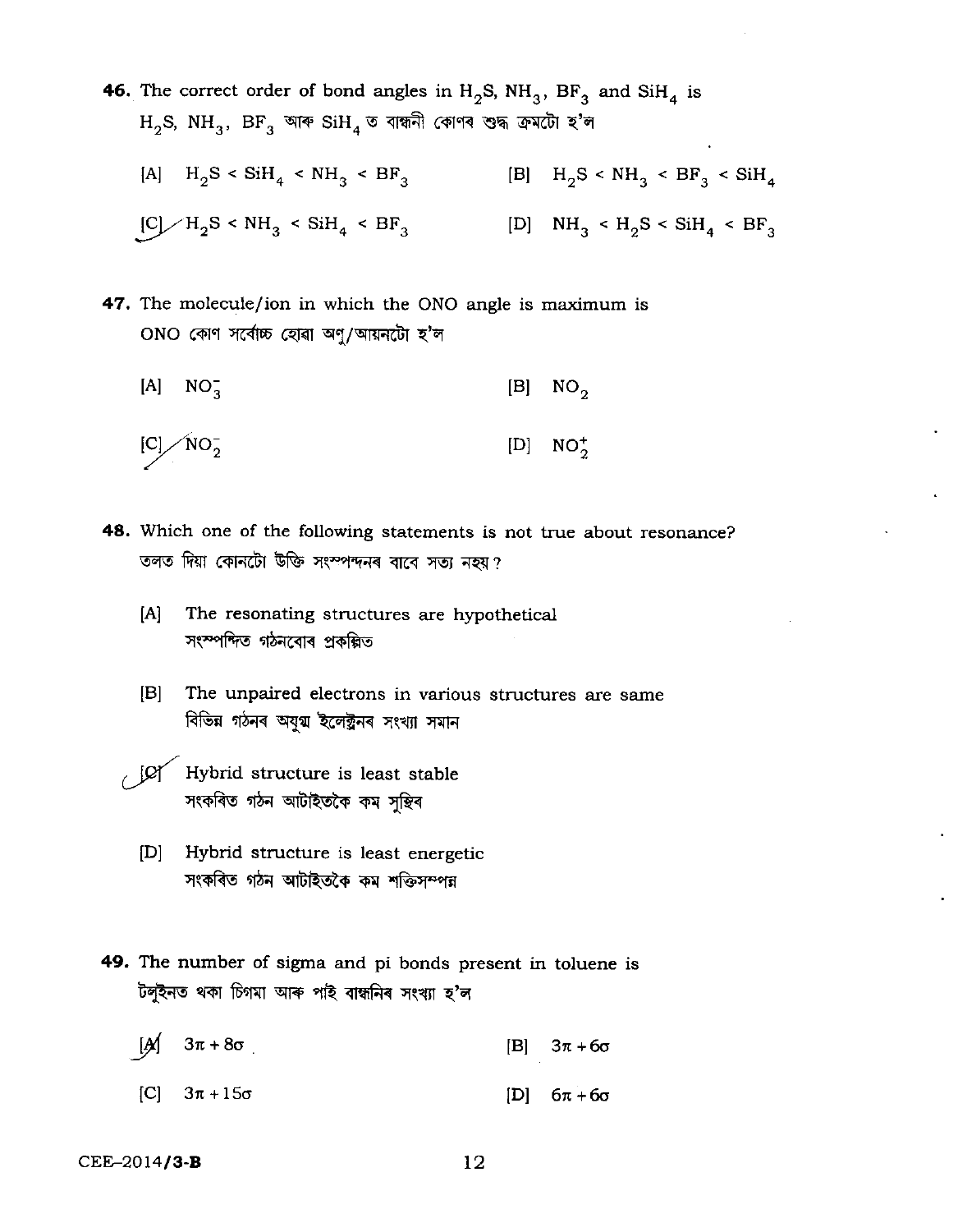- 50. The correct sequence of increasing covalent character is represented by সমযোজী ধৰ্মৰ ঊৰ্ধ্বক্ৰমৰ শুদ্ধ ৰূপ হ'ব
	- [B] BeCl<sub>2</sub>, NaCl, LiCl [A] LiCl, NaCl,  $\text{BeCl}_2$
	- $[\mathcal{G}]$  NaCl, LiCl, BeCl<sub>2</sub> [D] BeCl<sub>2</sub>, LiCl, NaCl
- 51. In which of the following neutralization reactions, the heat of neutralization is highest? তলত দিয়া কোনটো প্ৰশমন বিক্ৰিয়াত প্ৰশমন তাপ সৰ্বাধিক হ'ব?
	- $[A]$  NH<sub>4</sub>OH and H<sub>2</sub>SO<sub>4</sub> NH<sub>4</sub>OH আৰু  $H_2SO_4$ 
		- [C] HCl and NaOH HCl আৰু NaOH
- [B] CH<sub>3</sub>COOH and KOH CH<sub>3</sub>COOH আৰু KOH
- [D]  $CH_3COOH$  and  $NH_4OH$  $CH_3COOH$  আৰু  $NH_4OH$
- 52. Enthalpy of formation of a compound যৌগ এটাৰ সংগঠন এন্থাল্পি হ'ব
	- [A] is always positive সদায় ধনাত্মক
	- is always negative সদায় ঋণাত্মক
		- can be either positive or negative ধনাত্মক বা ঋণাত্মক
		- [D] can be either negative or zero ঋণাত্মক বা শূন্য
- **53.** For the gaseous reaction  $N_2O_4(g) \rightarrow 2NO_2(g)$ গেছীয় বিক্ৰিয়া  $N_2O_4(g) \rightarrow 2NO_2(g)$ ৰ বাবে
	- $[A]/\Delta H = 0$ [B]  $\Delta H = \Delta U$ [D]  $\Delta H > \Delta U$  $|C|$   $\Delta H < \Delta U$
- CEE-2014/3-B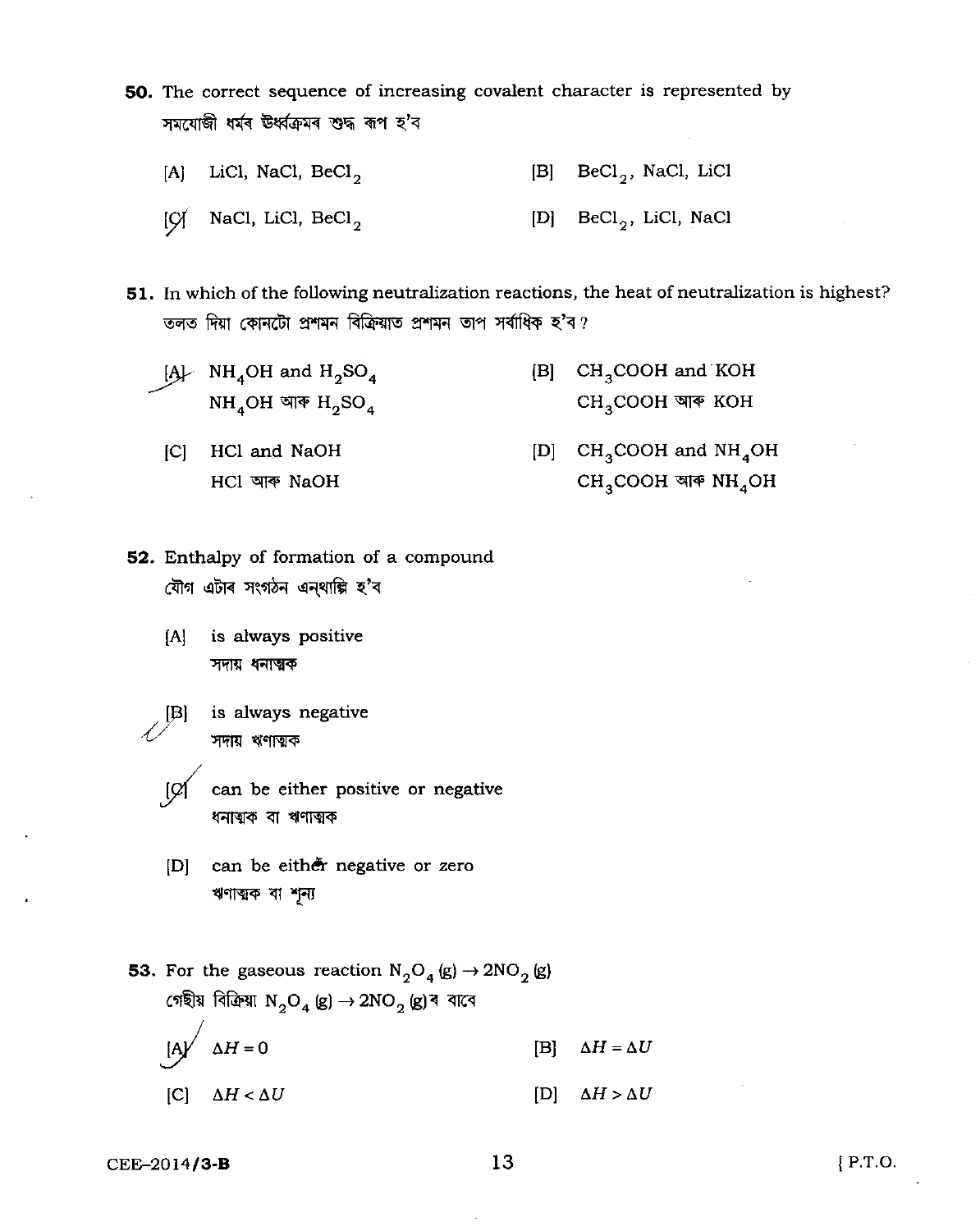- 54. Enthalpy of neutralization of all strong acids and bases has same value, because সকলোবোৰ তীব্ৰ অম্ল আৰু তীব্ৰ ক্ষাৰৰ প্ৰশমন এন্থাল্লিৰ মান সমান, কাৰণ
	- [A] neutralization leads to the formation of a salt and water প্ৰশমনৰ ফলত লৱণ আৰু পানী উৎপন্ন হয়
	- strong acids and bases are ionic substances  $|B|$ তীব্ৰ অম্ল আৰু তীব্ৰ ক্ষাৰ আয়নীয় পদাৰ্থ
	- [C] acids always give  $H^+$  ions and bases give  $OH^-$  ions তীব্ৰ অম্লই সদায়  $H^+$  আয়ন আৰু ক্ষাৰে সদায়  $OH^-$  আয়ন উৎপন্ন কৰে
	- the net chemical change involves the combination of  $H^+$  and  $OH^-$  ions to form  $[D]$ water  $\frac{1}{2}$  ৰাসায়নিক পৰিবৰ্তনত  $H^+$  আৰু  $OH^-$  আয়নৰ সংযোজন হয়

**55.** For a process to occur spontaneously এটা পদ্ধতি স্বতঃস্ফূৰ্ত হ'বৰ বাবে

- $\left[\begin{array}{cc} \Delta A' & (\Delta H T \Delta S) \end{array}\right]$  must be negative  $(\Delta H - T \Delta S)$  ঋণাত্মক হ'ব লাগিব
- [B]  $(\Delta H + T\Delta S)$  must be negative  $(\Delta H + T \Delta S)$  ঋণাত্মক হ'ব লাগিব
- $|C|$   $\Delta H$  must be negative  $\Delta H$  ঋণাত্মক হ'ব লাগিব
	- $[D]$   $\Delta S$  must be negative  $\Delta S$  ঋণাত্মক হ'ব লাগিব
- **56.** For the reaction at equilibrium  $N_2(g) + 3H_2(g) \rightleftharpoons 2NH_3(g)$ , some inert gas is added at constant volume. In this situation, which of the following statements is correct?  $N_2(g) + 3H_2(g) \rightleftharpoons 2NH_3(g)$  বিক্রিয়াটোত স্থিৰ আয়তনত সাম্যাৱস্থাত কিছু নিষ্ক্রিয় গেছ যোগ কৰা হ'ল। ইয়াৰ কাৰণে তলত দিয়া কোনটো উক্তি শুদ্ধ হ'ব?
	- More of  $NH<sub>3</sub>$  gas is produced [A] অধিক  $NH_3$  গেছ উৎপন্ন হ'ব
	- $[B]$  Less of NH<sub>3</sub> gas is produced কম পৰিমাণৰ NH2 গেছ উৎপন্ন হ'ব
	- [C]  $K_p$  of the reaction is increased বিক্ৰিয়াৰ  $K_{_{\rm D}}$ ৰ মান বাঢ়িব
	- No effect on the production of  $NH<sub>3</sub>$  $[D]$  $NH_{3}$  উৎপন্ন হোৱাত কোনো প্ৰভাৱ নপৰে

CEE-2014/3-B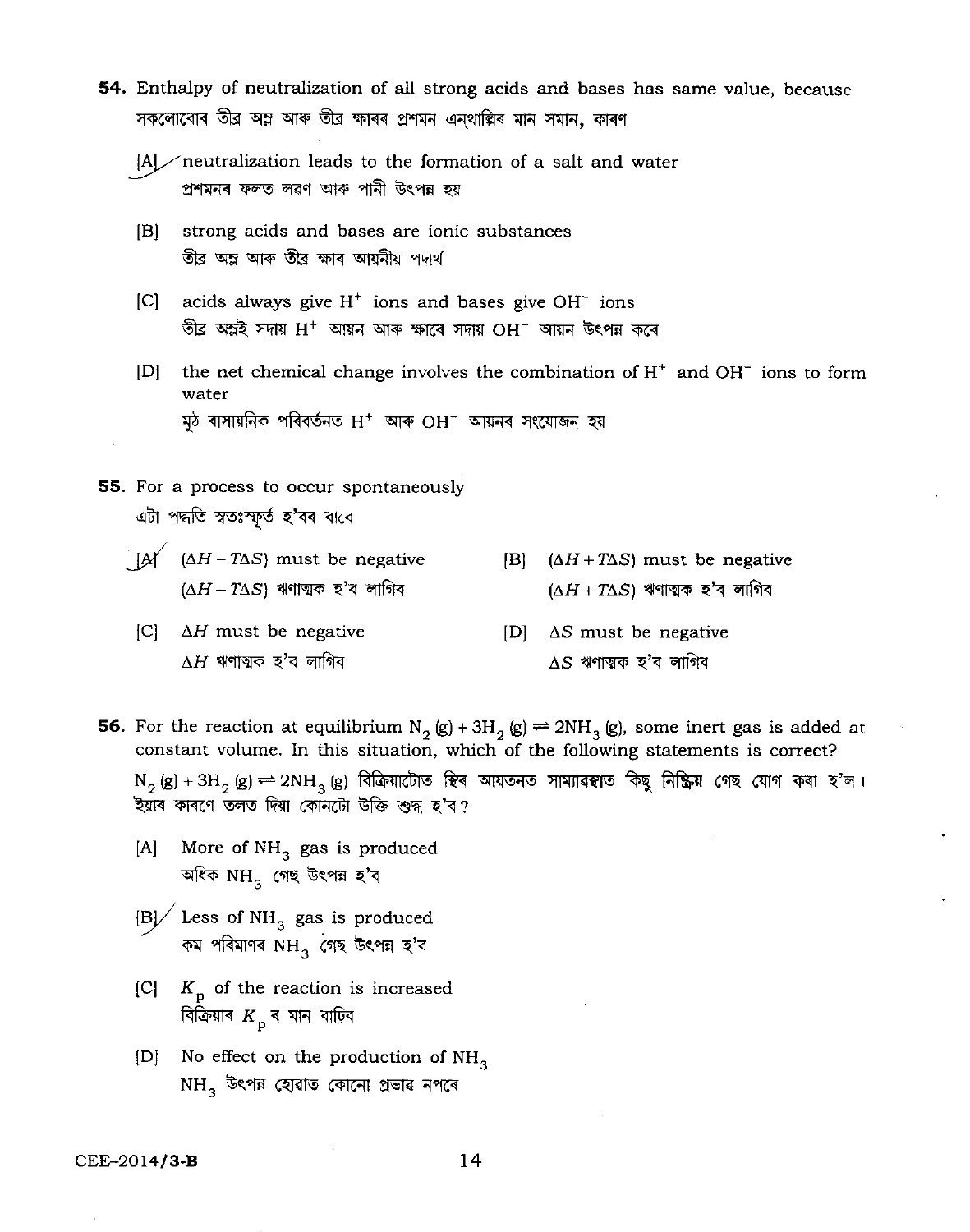57. In which of the following reactions, doubling the volume of the container causes a shift to the right?

তলত দিয়াবোৰৰ কোনটো বিক্ৰিয়াত পাত্ৰৰ আয়তন দুগুণ কৰিলে বিক্ৰিয়া সোঁফালে যাব?

- [A]  $\text{PCl}_5(g) \rightleftharpoons \text{PCl}_3(g) + \text{Cl}_2(g)$ [B]  $2CO(g) + O_2(g) = 2CO_2(g)$ [D]  $H_2(g) + Cl_2(g) \rightleftharpoons 2HCl(g)$ [C]  $N_2(g) + 3H_2(g) \rightleftharpoons 2NH_3(g)$
- **58.** Three sparingly soluble salts  $M_2X$ , MX and MX<sub>3</sub> have same value of solubility product. Their solubilities follow the order

অতি কম পৰিমাণে দ্ৰৱীভূত হোৱা তিনিটা লৱণ  $\rm M_2X$ ,  $\rm MX$  আৰু  $\rm MX_3$ ৰ দ্ৰাৱ্যতা গুণফলৰ মান একে। সিহঁতৰ দ্ৰৱণীয়তাৰ ক্ৰম হ'ব

- [A]  $MX_3$  > MX > M<sub>2</sub>X  $[B]$   $-MX > MX_3 > M_2X$
- $[D]$  MX<sub>2</sub> > M<sub>2</sub>X > MX [C]  $MX > M_2X > MX_3$
- 59. The pH of a solution at 25 °C is 2. If the pH is to be doubled, then hydronium ion concentration should be

25 °C উষ্ণতাত এটা দ্ৰৱৰ pH ৰ মান 2. pH ৰ মান দুগুণ কৰিবলৈ হ'লে হাইড্ৰ'নিয়াম আয়নৰ গাঢ়তা হ'ব

100 গুণে বৃদ্ধি

- $\frac{[B]}{2}$ halved  $|A|$ doubled আধা দগুণ decreased by 100 times [D] increased by 100 times  $|C|$
- 100 গুণে হ্ৰাস
- **60.** The indicator used to titrate  $\text{Na}_2\text{CO}_3$  solution with HCl is  $\mathrm{Na_{2}CO_{3}}$ ৰ দ্ৰৱক HClৰ দ্বাৰা অনুমাপনৰ সময়ত ব্যৱহাৰ কৰা সূচকবিধ হৈছে
	- $\begin{picture}(1,0) \put(0,0){\line(1,0){15}} \put(1,0){\line(1,0){15}} \put(1,0){\line(1,0){15}} \put(1,0){\line(1,0){15}} \put(1,0){\line(1,0){15}} \put(1,0){\line(1,0){15}} \put(1,0){\line(1,0){15}} \put(1,0){\line(1,0){15}} \put(1,0){\line(1,0){15}} \put(1,0){\line(1,0){15}} \put(1,0){\line(1,0){15}} \put(1,0){\line(1,0){15}} \put(1,0){$  $[A]$ phenolphthalein ফেনল্পথেলিন
	- $|C|$ methyl orange [D] None of the above ওপৰৰ এটাও নহয় মিথাইল অৰেঞ্জ

CEE-2014/3-B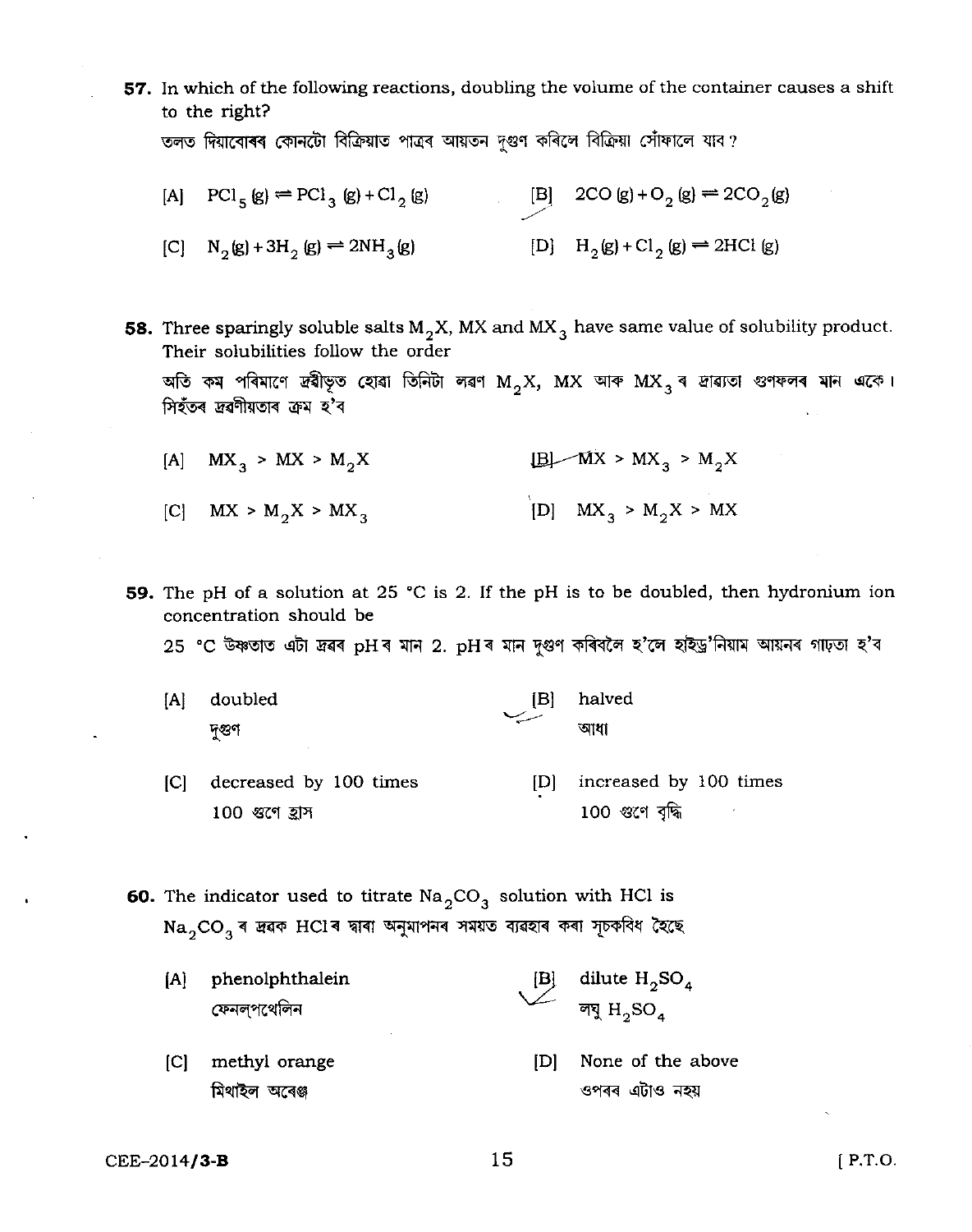**61.** A certain buffer solution contains equal concentration of  $X^-$  and HX. The  $K_a$  for HX is  $10^{-8}$ . The pH of the buffer is এটা বাফাৰ দ্ৰৱত সম গাঢ়তাৰ X<sup>-</sup> আৰু HX আছে। HXৰ  $K_{\rm a}$ ৰ মান  $10^{-8}$  হ'লে বাফাৰ দ্ৰৱটোৰ pH २'व

$$
[A] \quad 3 \qquad [B] \quad 8
$$

- $\bigwedge$  14  $|C|$ 11
- 62. When the temperature is increased, surface tension of water উষ্ণতা বৃদ্ধি কৰিলে পানীৰ পৃষ্ঠটান
	- $|A|$ increases  $|B|$ decreases বদ্ধি হয় হ্ৰাস পায় remains constant shows irregular behaviour  $|D|$ অস্বাভাৱিক আচৰণৰ হয় অপৰিবৰ্তিত থাকে

**63.** In the balanced chemical reaction  $IO_3^- + aI^- + bH^+ \rightarrow cH_2O + dI_2$ ; a, b, c and d respectively correspond to সমতুলিত ৰাসায়নিক বিক্ৰিয়া  $1O_3^- + aI^- + bH^+ \rightarrow cH_2O + dI_2$ ৰ বাবে a, b, c আৰু  $d$ ৰ মান যথাক্ৰমে

 $[A]$  5, 6, 3, 3  $[B]$  5, 3, 6, 3  $[D]$  5, 6, 5, 5 3, 5, 3, 6  $|C|$ 

64. One gas bleaches the colour of the flower by reduction while the other by oxidation. The gases are এটা গেছে বিজ্ঞাৰণৰ জৰিয়তে ফুলৰ ৰং বিৰঞ্জন কৰে আৰু আন এটাই জাৰণৰ জৰিয়তে কৰে। গেছকেইটা হ'ল

- $[A]$  CO, Cl<sub>2</sub> [B]  $H_2S, Br_2$
- $\mathbb{R}$   $\mathbb{R}$   $\mathbb{R}$   $\mathbb{R}$   $\mathbb{R}$   $\mathbb{R}$   $\mathbb{R}$   $\mathbb{R}$   $\mathbb{R}$   $\mathbb{R}$   $\mathbb{R}$   $\mathbb{R}$   $\mathbb{R}$   $\mathbb{R}$   $\mathbb{R}$   $\mathbb{R}$   $\mathbb{R}$   $\mathbb{R}$   $\mathbb{R}$   $\mathbb{R}$   $\mathbb{R}$   $\mathbb{R}$   $\mathbb{R}$   $\mathbb{R}$   $\mathbb{$  $|c|$  so<sub>2</sub>,  $c_1$ <sup>2</sup>

CEE-2014/3-B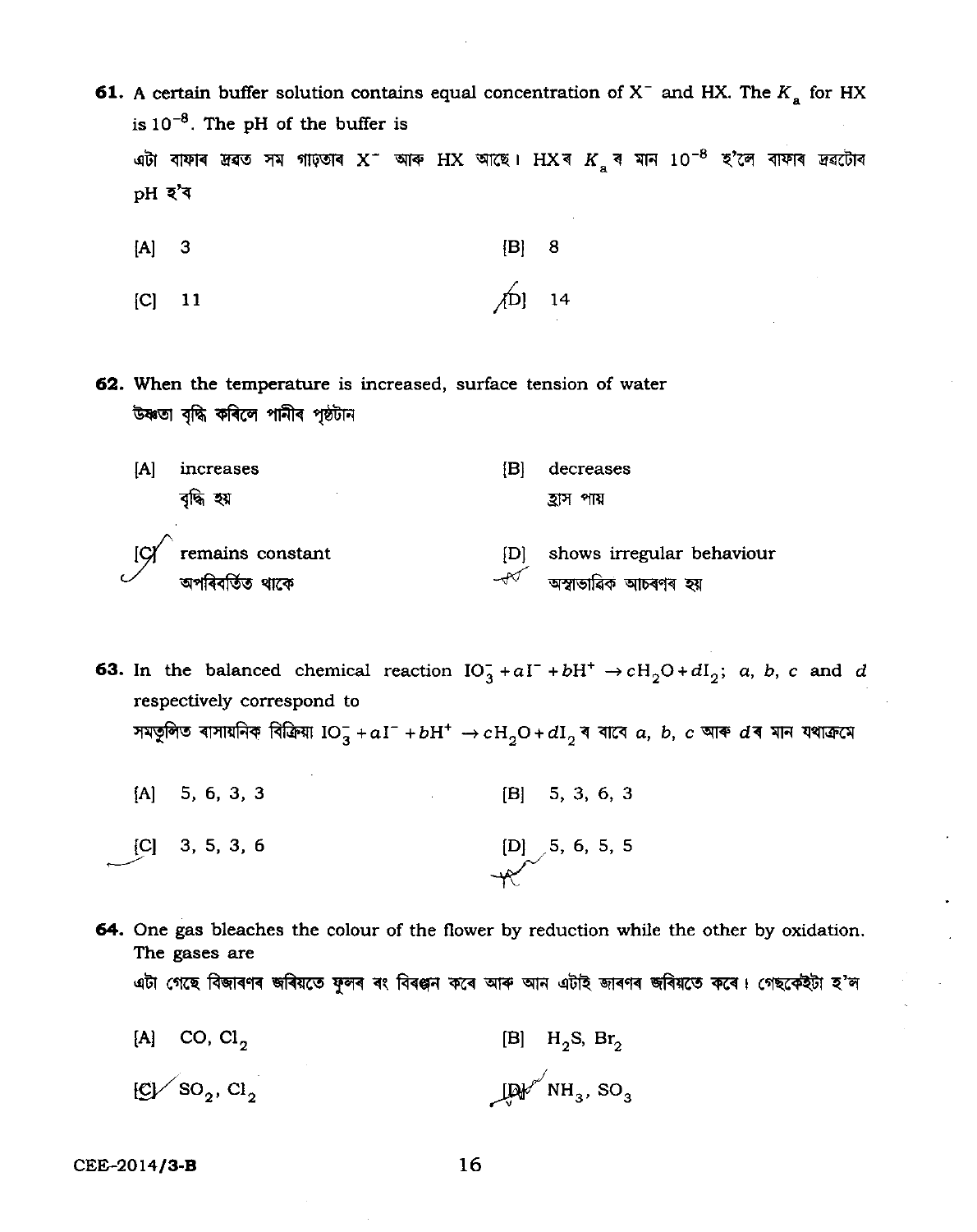65. The ratio of electron, proton and neutron in tritium is ট্ৰিছিয়ামত থকা ইলেক্ট্ৰন, প্ৰ'টন আৰু নিউট্ৰনৰ অনুপাত হ'ল

 $[A] 1:1:1$  $|B|$  1:1:2  $1:1:3$  $\mathbb{C}^{\mathcal{C}}$  $|D|$  1 : 2 : 3

66. The ionic conductance of the following cations in a given concentration is in the order এটা নিৰ্দ্দিষ্ট গাঢ়তাত তলত দিয়া কেটায়নসমূহৰ আয়নীয় পৰিবাহিতাৰ ক্ৰমটো হ'ল

 $\left[\begin{array}{ccc} A \end{array}\right]^{A} Li^{+} \leq Na^{+} \leq K^{+} \leq Rb^{+}$  $[B]$   $Li^+ > Na^+ > K^+ > Rb^+$  $[C]$  Li<sup>+</sup> > Na<sup>+</sup> < K<sup>+</sup> < Rb<sup>+</sup>  $[D]$   $Li^+ = Na^+ < K^+ < Rb^+$ 

- 67. The pair of components which cannot exist together in solution is দ্ৰৱত একেলগে থাকিব নোৱাৰা যৌগৰ যুগ্মটো হ'ল
	- $[M]$  NaHCO<sub>3</sub> and NaOH<br>NaHCO<sub>3</sub> আৰু NaOH [B] NaHCO<sub>3</sub> and  $H_2O$ NaHCO<sub>3</sub> আৰু  $H_2O$
	- [C] NaHCO<sub>3</sub> and  $\text{Na}_2\text{CO}_3$ [D]  $\text{Na}_2\text{CO}_3$  and NaOH NaHCO<sub>3</sub> আৰু Na<sub>2</sub>CO<sub>3</sub>  $\text{Na}_2\text{CO}_3$  আৰু NaOH
- **68.** A metal X on heating in nitrogen gas gives Y. Y on treatment with  $H_2O$  gives a colourless gas which when passed through  $CuSO<sub>4</sub>$  solution gives a blue colour. Y is এটা ধাতু X য়ে নাইট্ৰ'জেন গেছৰ লগত বিক্ৰিয়া কৰি Y উৎপন্ন কৰে। Y য়ে পানীৰ সৈতে বিক্ৰিয়া কৰি উৎপন্ন কৰা বৰ্ণহীন গেছটো CuSO<sub>4</sub> দ্ৰৱৰ মাজেদি প্ৰবাহিত কৰিলে দ্ৰৱৰ বৰণ নীলা হয়। Y টো হ'ল

$$
\begin{array}{ll}\n[A] \quad \text{Mg}(\text{NO}_3)_2 \\
[C] \quad \text{NH}_3\n\end{array}
$$
\n[**B**] \quad \text{Mg}\_3\text{N}\_2\n\end{array}\n[**C**] \quad \text{Mg}(\text{NO}\_3)\_2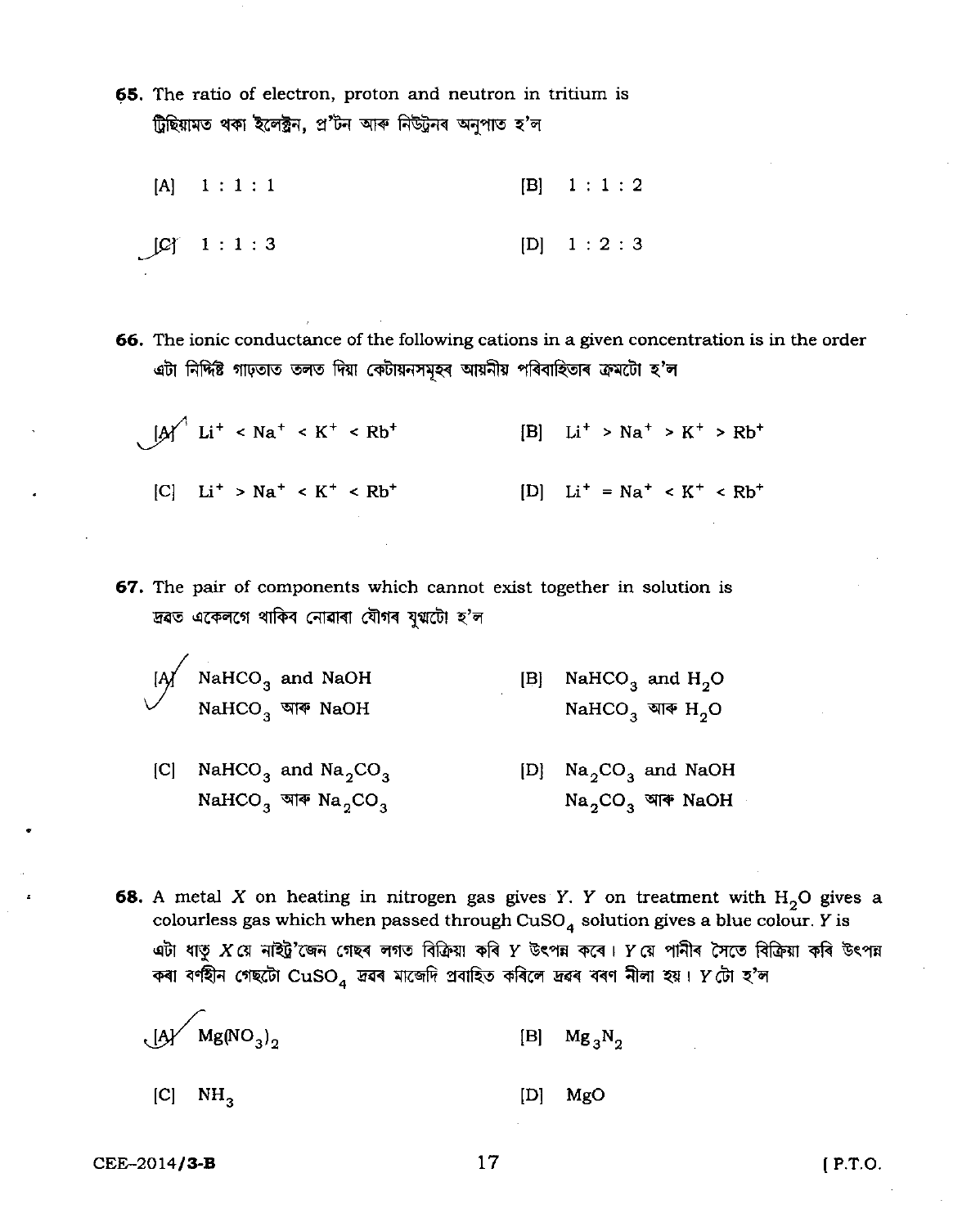69.  $B(OH)_{3}$  is a  $B(OH)$ , হ'ল

| [AY]                     | triacid base                     | IBI | tribasic acid                      |
|--------------------------|----------------------------------|-----|------------------------------------|
| $\overline{\phantom{a}}$ | ত্ৰি–আস্লিক ক্ষাৰ                |     | ত্ৰি-ক্ষাৰীয় অম্ল                 |
|                          | monoacid base<br>এক–আশ্ৰিক ক্ষাৰ | IDI | monobasic acid<br>এক-ক্ষাৰীয় অম্ল |

70. Iodine stains on clothes can be removed by কাপোৰত আয়'ডিনৰ দাগ আঁতৰাবলৈ ব্যৱহাৰ কৰা পদাৰ্থবিধ হ'ল

**NaCl**  $|B|$ NaBr  $[A]$ [D]  $\text{Na}_2\text{S}_2\text{O}_3$  $[C]$ KI

71. When  $I_2$  is passed through KCl, KBr and KF solution KCl, KBr আৰু KF দ্ৰৱৰ মাজেৰে I<sub>2</sub> চালিত কৰিলে উৎপন্ন হোৱা পদাৰ্থ হ'ব

- $\begin{bmatrix} A \end{bmatrix}^{\prime}$  Cl<sub>2</sub> and Br<sub>2</sub> are evolved<br>Cl<sub>2</sub> आरु Br<sub>2</sub> [B]  $Cl_2$  is evolved  $Cl<sub>2</sub>$
- $\left[ \textbf{C} \right]$   $\left[ \textbf{C} \right]_2$  ,  $\textbf{Br}_2$  ,  $\textbf{F}_2$  are evolved [D] None of the above  $Cl_2$ ,  $Br_2$  আৰু  $F_2$ ওপৰৰ এটাও নহয়
- 72. The most abundant inert gas in the atmosphere is বায়ুমণ্ডলত আটাইতকৈ বেছি পৰিমাণে থকা নিষ্ক্ৰিয় গেছটো হ'ল

He  $|B|$ Ne  $[A]$ [C]∕ Ar  $[D]$ Kr

- 73. Moist iodine reacts with ozone to give সেমেকা আয়'ডিনে অ'যনৰ সৈতে বিক্ৰিয়া কৰি উৎপন্ন কৰা যৌগটো হ'ল
	- $\sqrt{B}$  HIO<sub>3</sub>  $|A|$ HI  $[D]$   $I_2O_5$  $[C]$   $I_2O_4$

CEE-2014/3-B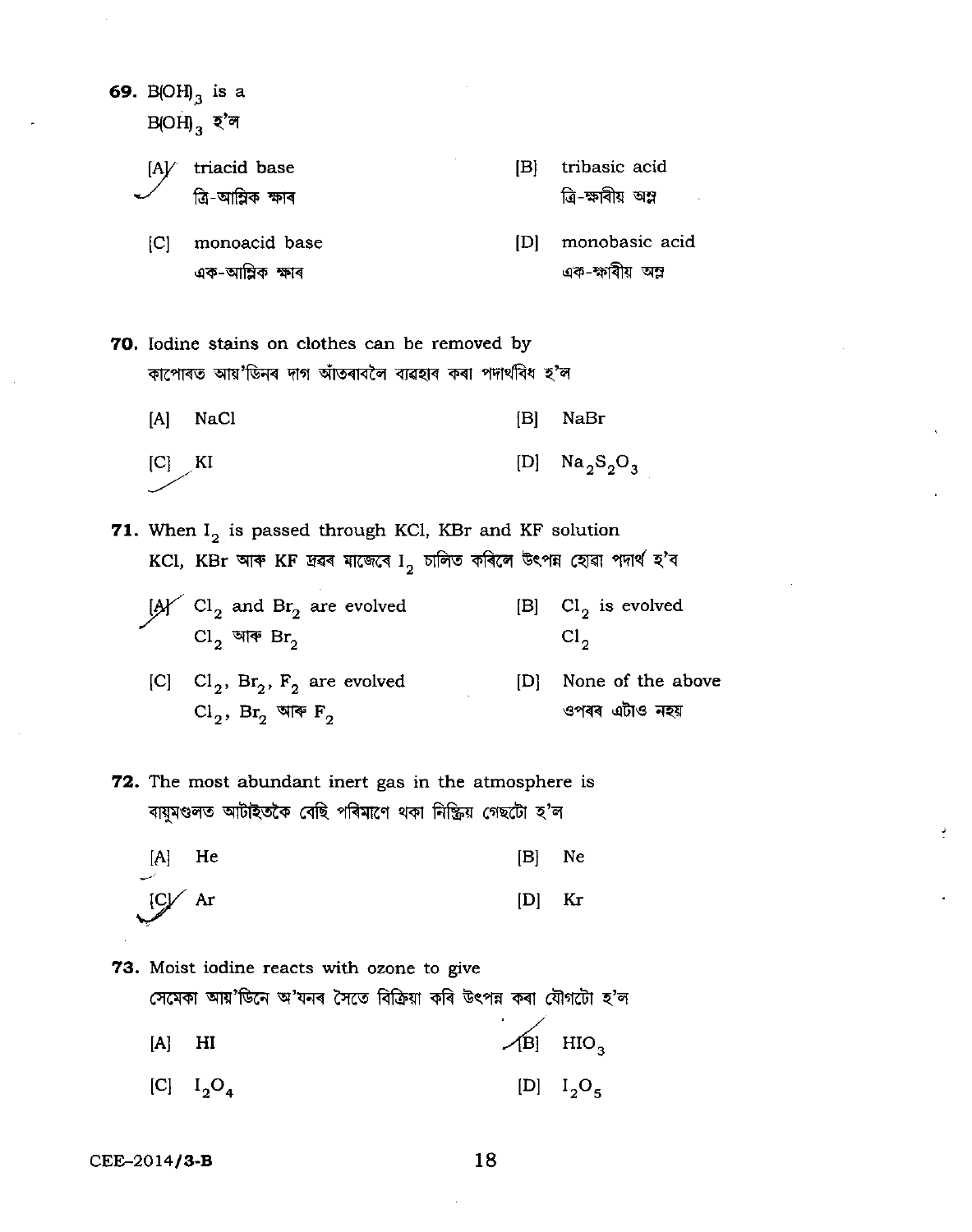- 74. The ammonium compound which on heating does not give  $NH<sub>3</sub>$  is উত্তপ্ত কৰোতে NH<sub>3</sub> উৎপন্ন নকৰা এম'নিয়াম যৌগটো হ'ল
	- $[A]$  (NH<sub>4</sub>)<sub>2</sub>SO<sub>4</sub>  $[{\rm B}]$   $[{\rm NH}_4]_2$  CO<sub>3</sub>
	- $[C]$  NH<sub>a</sub>NO<sub>2</sub>  $[D]$  NH<sub>a</sub>Cl

**75.** The hybridization of atomic orbitals of nitrogen in  $NO_2^+$ ,  $NO_3^-$  and  $NH_4^+$  are respectively  $NO_2^*$ ,  $NO_3^-$  আৰু  $NH_4^+$  ত নাইট্ৰ'জেনৰ পাৰমাণৱিক অৰবিটেলসমূহৰ সংকৰিত অৱস্থা হ'ল যথাক্ৰমে

- $\sqrt{B}$  sp, sp<sup>2</sup> and sp<sup>3</sup> [A] sp, sp<sup>3</sup> and sp<sup>2</sup>  $sp,~{\mathrm sp}^2$  আৰু  ${\mathrm sp}^3$  $sp.$   $sp^3$  আৰু  $sp^2$
- [C]  $sp^2$ , sp and  $sp^3$ [D]  $sp^2$ ,  $sp^3$  and sp  $sp^2$ , sp আৰু sp<sup>3</sup>  $sp^2$   $sp^3$  আৰু  $sp$

**76.** Among  $Al_2O_3$ ,  $SiO_2$ ,  $P_2O_3$  and  $SO_2$ , the correct order of acid strength is  $\overline{Al}_2O_3$ ,  $\overline{SiO}_2$ ,  $P_2O_3$  আৰু  $\overline{SO}_2$ ৰ আম্লিকতাৰ শুদ্ধ ক্ৰমটো হ'ল

[A]  $SO_2 \le P_2O_3 \le SiO_2 \le Al_2O_3$   $\qquad \qquad \text{[B]} \quad SiO_2 \le SO_2 \le Al_2O_3 \le P_2O_3$ [C]  $Al_2O_3 < SiO_2 < SO_2 < P_2O_3$  [D]  $Al_2O_3 < SiO_2 < P_2O_3 < SO_2$ 

77. The IUPAC name of  $CH_3$ — CH(OH)CH<sub>2</sub>CH(CH<sub>3</sub>)CHO is  $\text{CH}_3$ — CH(OH)CH<sub>2</sub>CH(CH<sub>3</sub>)CHO व IUPAC नाथ २'ल  $\overline{\mathcal{B}}$  4-hydroxy-2-methylpentanal  $\text{Im}(\text{A})$  4-hydroxy-1-methylpentanal 4-হাইডক্সি-1-মিথাইলপেন্টানেল 4-হাইড্স্সি-2-মিথাইলপেন্টানেল [C] 2-hydroxy-4-methylpentanal 2-hydroxy-2-methylpentanal  $[D]$ 2-হাইডুক্সি-4-মিথাইলপেন্টানেল 2-হাইড্ৰক্সি-2-মিথাইলপেন্টানেল

CEE-2014/3-B

 $\frac{45}{35}$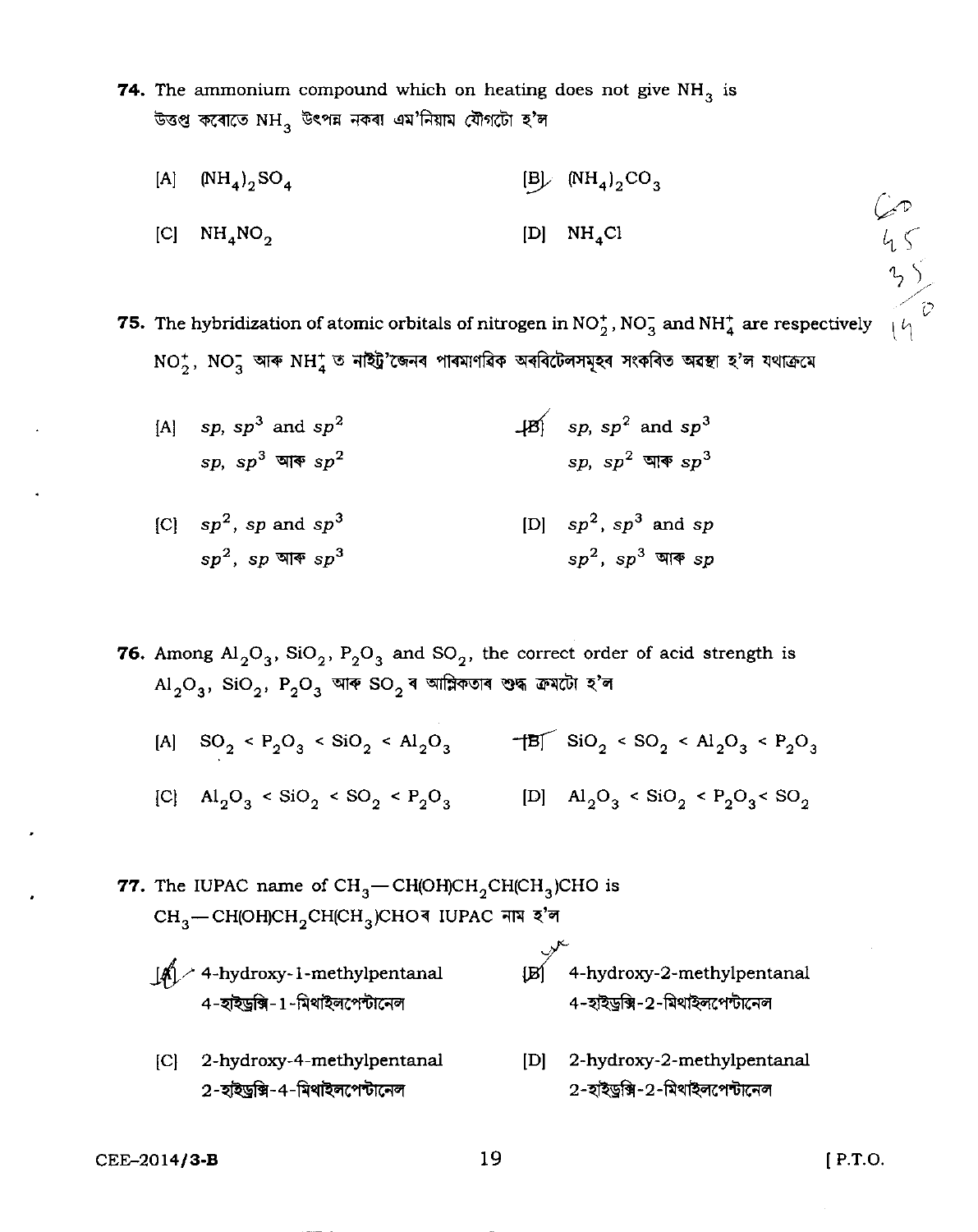78. The nucleophilicity order is correctly represented by নিউক্লিঅ'ফিলিচিটিৰ শুদ্ধ ক্ৰমটো হৈছে

[A] 
$$
CH_3^- < NH_2^- < OH^- < F^-
$$
 [B]  $CH_3^- \approx NH_2^- > OH^- \approx F^-$   
\n[C]  $CH_3^- > NH_2^- > OH^- > F^-$  [D]  $NH_2^- > F^- > OH^- > CH_3^-$ 

the carbocations  $C_6H_5\ddot{C}H_2(\mathbf{I}), C_6H_5CH_2\ddot{C}H_2(\mathbf{I}), C_6H_5\ddot{C}HCH_3(\mathbf{II}),$ **79. For**  $C_6H_5CCH_3$ , (IV), the correct sequence for stability is কার্বকেটায়ন C<sub>6</sub>H<sub>5</sub> CH<sub>2</sub>(I), C<sub>6</sub>H<sub>5</sub>CH<sub>2</sub> CH<sub>2</sub>(II), C<sub>6</sub>H<sub>5</sub> CHCH<sub>3</sub>(III), C<sub>6</sub>H<sub>5</sub> C(CH<sub>3</sub>)<sub>2</sub>(IV)ৰ বাবে সন্থিৰতাৰ শুদ্ধ ক্ৰমটো হ'ল

- $\begin{aligned} \begin{bmatrix} \mathbb{A} \end{bmatrix}^{\sim} \ \text{II} < \text{I} < \text{III} < \text{IV} \end{aligned}$  $|B|$   $II < III < I < IV$ 
	- $|C|$  III < I < II < IV  $[D]$   $IV < III < I < II$
- 80. Identify the correct order of reactivity in electrophilic substitution reactions of the following compounds :

Benzene (1), Toluene (2), Chlorobenzene (3) and Nitrobenzene (4) তলত দিয়া যৌগসমূহৰ ইলেক্ট্ৰ'ফিলীয় প্ৰতিস্থাপন বিক্ৰিয়াত সক্ৰিয়তাৰ শুদ্ধ ক্ৰমটো চিনাক্তকৰণ কৰা:

(বনজিন (1), টলুইন (2), ক্ল'ৰ'বেনজিন (3) আৰু নাইট্ৰ'বেনজিন (4)

 $[A]$  1>2>3>4  $|B|$  4 > 3 > 2 > 1  $|C|$   $2 > 1 > 3 > 4$  $[D]$  2 > 3 > 1 > 4

- 
- 81. The compound which shows geometrical isomerism is জ্যামিতিক সমযোগিতা দেখুওৱা যৌগটো হৈছে
	- 2-methyl-1-pentene 2-methyl-2-pentene  $[A]$  $|B|$ 2-মিথাইল-2-পেন্টিন  $2$ -মিথাইল-1-পেন্টিন
	- 2,3-dimethyl-2-butene  $|C|$  2-hexene  $2.3$ -ডাইমিথাইল- $2$ -বিউটিন 2-হেক্সিন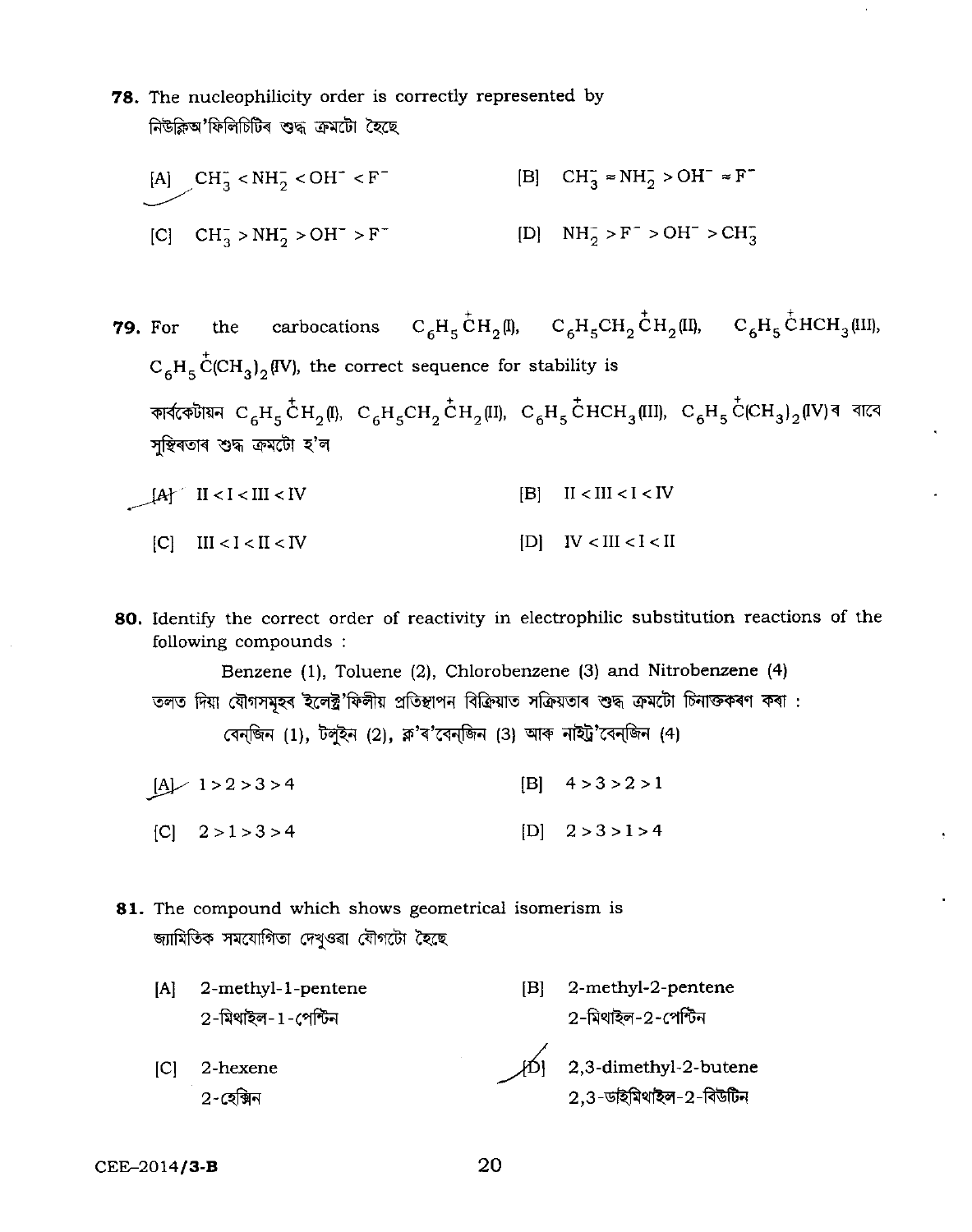82. A compound with molecular formula  $C_7H_{16}$  shows optical isomerism. The compound will be

 $C_7H_{16}$  আণৱিক সংকেতযুক্ত এটা যৌগই আলোক সমযোগিতা দেখুৱায়। এই যৌগটো হ'ব

- 2,3-dimethylpentane  $[A]$  $|B|$ 2,2-dimethylpentane  $2,3$ -ডাইমিথাইলপেন্টেন  $2.2$ -ডাইমিথাইলপেন্টেন
- 2-methylheptane  $|C|$ None of the above  $[D]$ 2-মিথাইলহেপ্টেন ওপৰৰ এটাও নহয়
- 83. Ethylmagnesium iodide reacts with propylamine to give ইথাইলমেগনেছিয়াম আয়'ডাইডে প্ৰ'পাইলএমাইনৰ সৈতে বিক্ৰিয়া কৰি উৎপন্ন কৰা যৌগটো হ'ল

| A   | propane | [B] | ethyl alcohol |
|-----|---------|-----|---------------|
|     | প্ৰ'পেন |     | ইথাইল এলক'হল  |
|     |         |     |               |
| ICI | ethane  | [D] | ethene        |
|     | ইথেন    |     | ীথন           |

- 84. Ozonolysis of 2,3-dimethyl-1-butene followed by reduction with Zn and water gives 2,3-ডাইমিথাইল-1-বিউটিনক অ'জন'লাইচিচ কৰি Zn আৰু পানীৰ দ্বাৰা বিজাৰণ কৰিলে উৎপন্ন হ'ব
	- [A] methanoic acid and 3-methyl-2-butanone মিথান'য়িক এছিড আৰু 3-মিথাইল-2-বিউটান'ন
	- $|B|$ methanal and 3-methyl-2-butanone মিথানেল আৰু 3-মিথাইল-2-বিউটান'ন
	- $|C|$ methanal and 2-methyl-3-butanone মিথানেল আৰু 2-মিথাইল-3-বিউটান'ন
	- [D] methanoic acid and 2-methyl-3-butanone মিথান'য়িক এছিড আৰু 2-মিথাইল-3-বিউটান'ন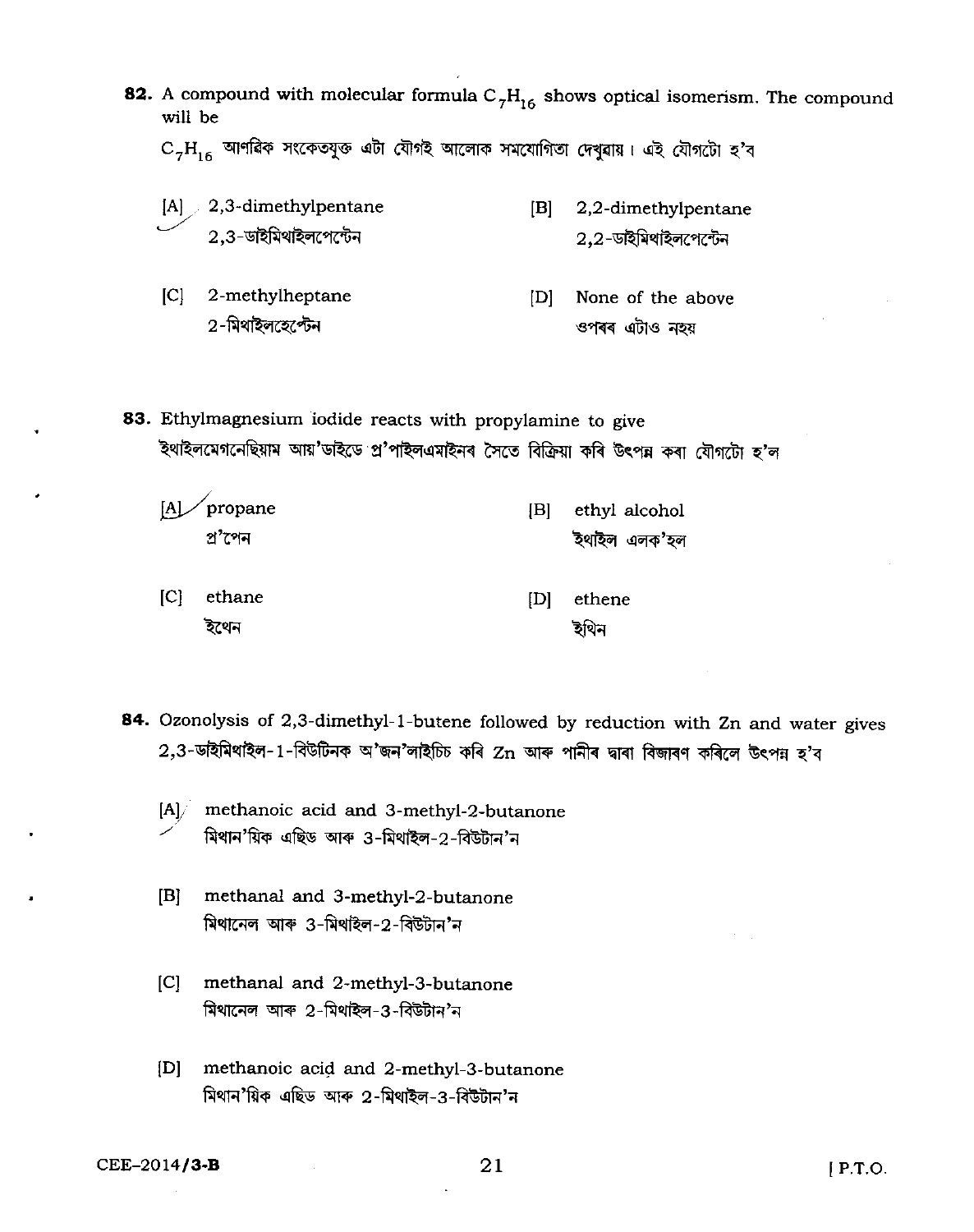**85.** Identify the decreasing order of strength of bases OH<sup>-</sup>, NH<sub>2</sub>, HC=C<sup>-</sup> and CH<sub>3</sub>CH<sub>2</sub>. ক্ষাৰক OH-, NH<sub>2</sub>, HC=C- আৰু CH<sub>3</sub>CH<sub>2</sub> ৰ ক্ষাৰকীয় ধৰ্মৰ অধঃক্ৰমৰ শুদ্ধ সজ্জাটো হ'ব

$$
[A] \diagup CH_3CH_2^- > NH_2^- > HC = C^- > OH^-
$$

- [B]  $\text{HC} = \text{C}^-$  >  $\text{CH}_3\text{CH}_2^-$  >  $\text{NH}_2^-$  >  $\text{OH}^-$
- [C] OH<sup>-</sup> > NH<sub>2</sub> > HC= $C^-$  > CH<sub>3</sub>CH<sub>2</sub>
- [D]  $NH_2^- > H\text{C} \text{m}^-\text{C} > \text{OH}^-\text{C} \text{H}_3\text{CH}_2^-$

| 86. |     |                              |  |     | C <sub>2</sub> H <sub>5</sub> OH $\frac{CCl_4}{NaOH}$ $\rightarrow$ X $\frac{Zn \text{ dust}}{Heat}$ Y $\frac{(i) \text{ Na}}{(ii) \text{ Soda lime}}$ $\rightarrow$ Z |
|-----|-----|------------------------------|--|-----|------------------------------------------------------------------------------------------------------------------------------------------------------------------------|
|     |     | In the above sequence $Z$ is |  |     |                                                                                                                                                                        |
|     |     | উপৰৰ বিক্ৰিয়ালানিত $Z$ হৈছে |  |     |                                                                                                                                                                        |
|     |     | toluene                      |  | [B] | cresol                                                                                                                                                                 |
|     |     |                              |  |     | ক্ৰেছণ                                                                                                                                                                 |
|     | lC. | benzene                      |  | D   | benzol                                                                                                                                                                 |
|     |     |                              |  |     |                                                                                                                                                                        |

87. Which of the following can provide distinction between two functional isomers of  $C_3H_6O$ ?

 $C_3H_6O$ ৰ দুটা কাৰ্যকৰীমূলক সমযোগীৰ চিনাক্তকৰণত ব্যৱহাৰ কৰা যৌগটো হ'ল

- HCN  $[A]$  $NAHSO<sub>3</sub>$  $|B|$
- $[C]$  AgNO<sub>3</sub> [D]  $[Ag(NH_3)_2]OH$

88. Among the following, the strongest base is তলত দিয়াবিলাকৰ ভিতৰত আটাইতকৈ উগ্ৰ ক্ষাৰটো হ'ল

- $[B] p-NO_2C_6H_4NH_2$  $[A]$  C<sub>6</sub>H<sub>5</sub>NH<sub>2</sub>
- [D]  $C_6H_5CH_2NH_2$ [C]  $m\text{-}NO_2C_6H_4NH_2$

CEE-2014/3-B

 $22<sub>1</sub>$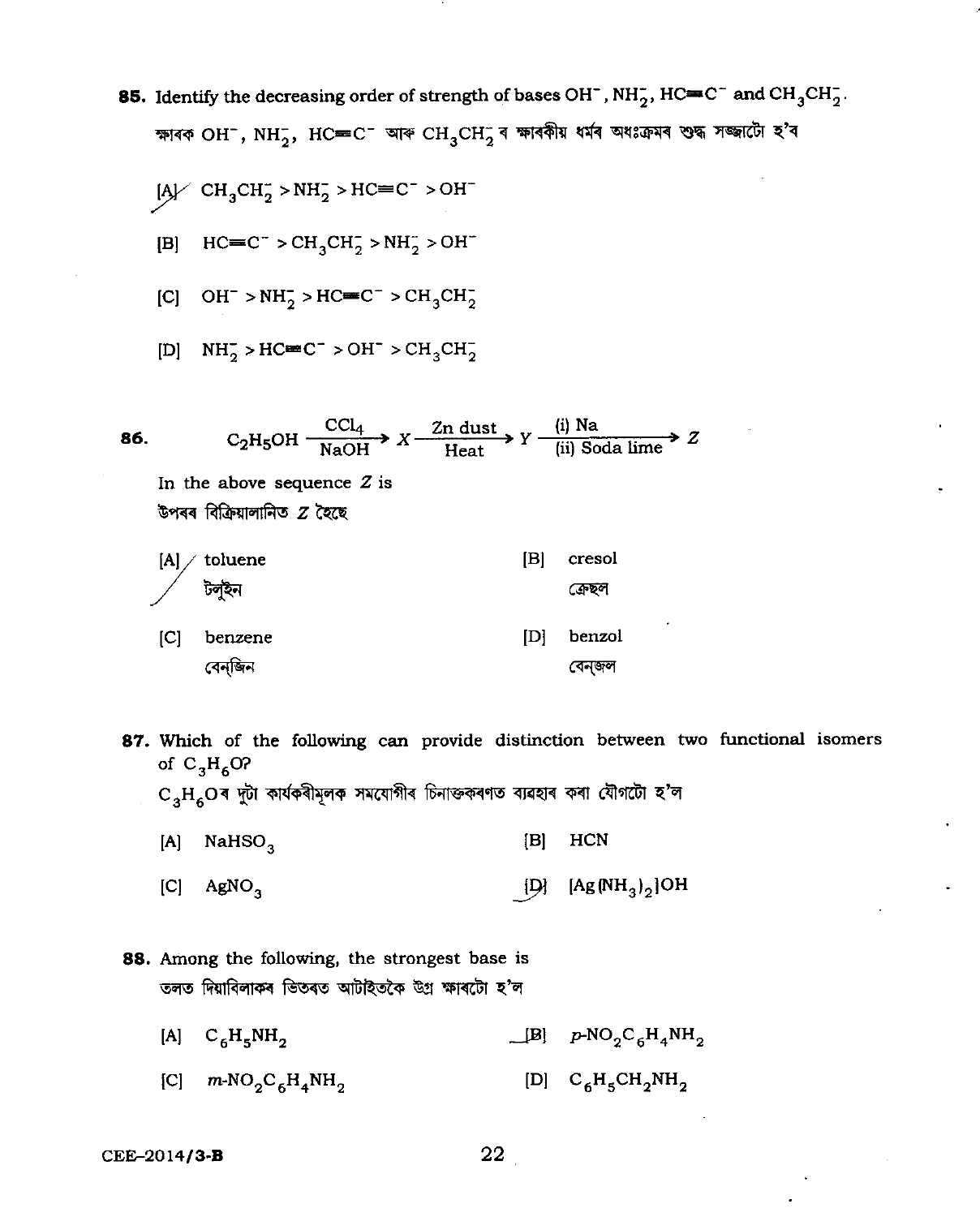- **89.** The correct order of increasing acid strength of the compounds  $CH<sub>3</sub>COOH (A)$ , MeOCH<sub>2</sub>COOH (B), CF<sub>3</sub>COOH (C),  $\text{(CH}_3\text{)}_2$ CHCOOH (D) is CH<sub>3</sub>COOH (A), MeOCH<sub>2</sub>COOH (B), CF<sub>3</sub>COOH (C), (CH<sub>3</sub>)<sub>2</sub>CHCOOH (D) যৌগকেইটাৰ আম্লিকতাৰ শুদ্ধ বৰ্দ্ধিত ক্ৰমটো হ'ল
	- $[A]$   $B < D < A < C$  $[B]$   $D < A < C < B$

 $[C]$   $D < A < B < C$ [D]  $A < D < C < B$ 

90. CsBr has b.c.c. structure with edge length 4.3 p.m. The shortest inter-ionic distance between  $Cs<sup>+</sup>$  and  $Br<sup>-</sup>$  in p.m. is CsBr ৰ গঠন কায়কেম্ব্ৰিক আৰু ইয়াৰ একক কোষৰ প্ৰান্ত দৈৰ্ঘ্য 4.3 p.m. p.m. ত Cs<sup>+</sup> আৰু Br<sup>-</sup> ৰ মাজৰ ন্যানতম দূৰত্ব হ'ল

IAl 7.44 tcl 4.3 lBl 3'72 2t r'86

91. 0.6% solution of urea will be isotonic with ইউৰিয়াৰ  $0.6\%$  দ্ৰৱ এটাৰ সম-ৰসাক্ষী দ্ৰৱ হ'ব

 $[A]$  O.1 M glucose  $0.1$  *M* গ্লক'জ  $|B|$  0.1 *M* KCl  $0.1$  M পটাছিয়াম ক্ল'ৰাইড

lcl O'67o glucose solution  $0.6\%$  গ্লুক'জ দ্ৰৱণ IDl O'6Yo KCI solution  $0.6\%$  KCl  $\overline{a}$  $\overline{q}$ q

92. Phenol dimerizes in benzene having van't Hoff factor 0.54. The degree of association is ftiam বেন্জিনত দ্বি-সংযোজন হয়, য'ত ভান্ট হফৰ গুণাংক 0.54. সংযোজনৰ পৰিমাণ হৈছে

| $[A]$ 46% |                          | $ B $ 27% |
|-----------|--------------------------|-----------|
| [C] 54%   | $\mu$ <sup>[2]</sup> 92% |           |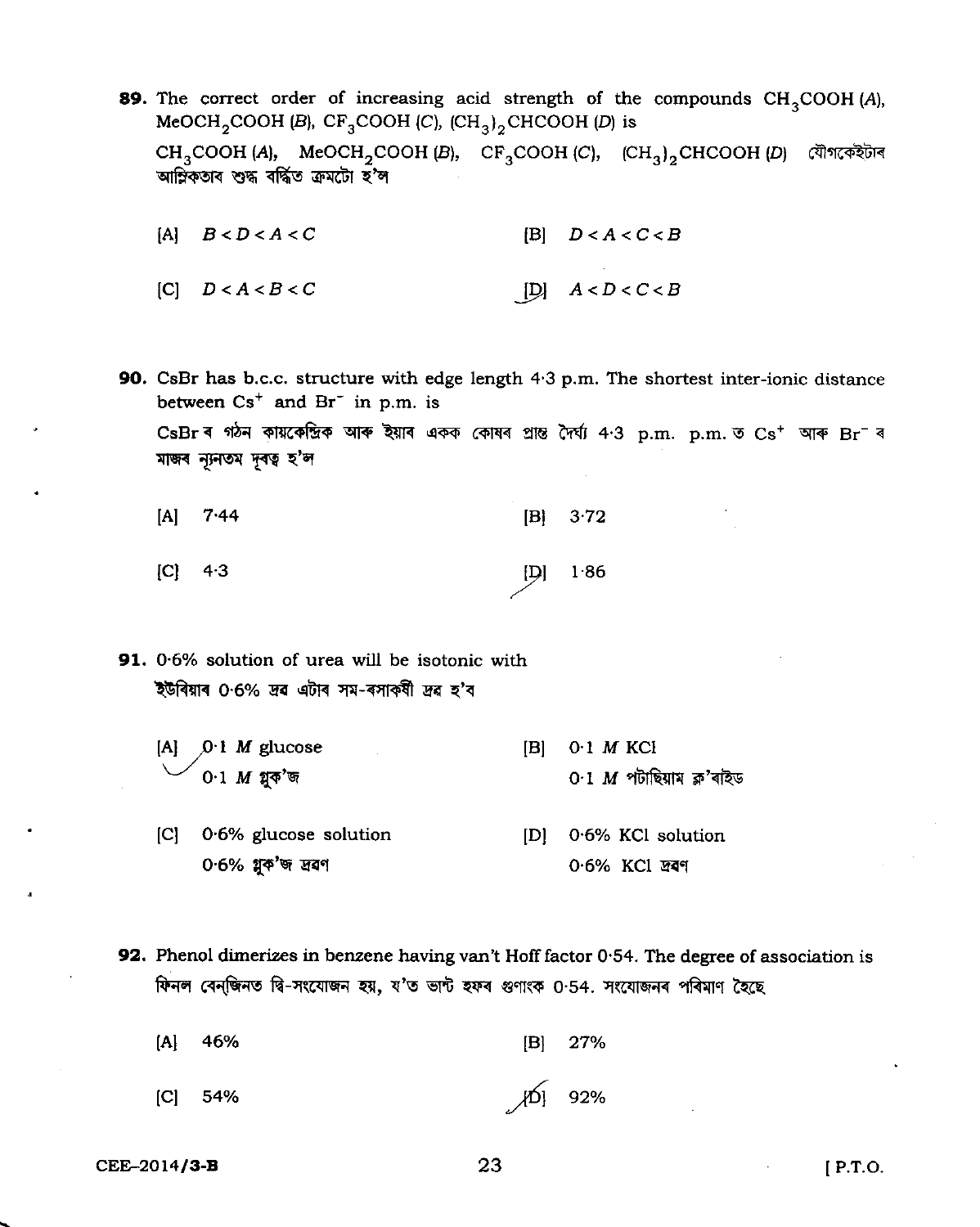93. The main function of the salt bridge is

লৱণ সেতুৰ প্ৰধান ভূমিকা হ'ল

M<sup>-1</sup>

to allow ions to go from one half-cell to another আয়নবোৰক এটা অৰ্দ্ধকোষৰ পৰা আনটোলৈ যোৱাত সহায়তা কৰা

- lBl to provide link between two half-cells দটা অৰ্দ্ধকোষৰ মাজত সংযোগ কৰা
- tcl to keep the solution electrically neutral in two half-cells দুটা অৰ্দ্ধকোষৰ দ্ৰৱক বিদ্যুৎ নিৰপেক্ষ কৰা
- IDl None of the above ওপৰৰ এটাও নহয়

**94.** In the cell  $\text{Zn } | \text{Zn}^{2+} (C_1) | | \text{Cu}^{2+} (C_2) | \text{Cu}, E_{cell} - E_{cell}^{\circ} = 0.0591 \text{ V}.$  The ratio,  $C_1 / C_2$ , at 298 K will be  $|Zn| |Zn|^{2+} (C_1) | |Cu^{2+} (C_2)| | Cu$  কোষটোৰ বাবে  $E_{cell} - E_{cell}^{\circ} = 0.0591 V.$  298 K উষ্ণতাত IB1 1oo  $[D]$  1  $C_1$  /  $C_2$  অনুপাতটো হ'ব  $[A]$  2  $|C|$   $10^{-2}$ 

**95.** In an endothermic reaction  $A \rightarrow B$ , the activation energy is 10 kcal mol<sup>-1</sup> and enthalpy of reaction is  $+5$  kcal mol<sup>-1</sup>. The activation energy for the backward reaction is

তাপগ্ৰাহী বিক্ৰিয়া  $A \rightarrow B$ ত সক্ৰিয়ন শক্তি 10 kcal mol<sup>-1</sup> আৰু এন্থাল্লিৰ পৰিবৰ্ত্তন হ'ল + 5 kcal mol<sup>-1</sup>. বিপৰীতমুখী বিক্ৰিয়াৰ সক্ৰিয়ন শক্তি হ'ব

,  $[B]$  10 kcal mol<sup>-1</sup> [D]  $15$  kcal mol<sup>-1</sup>  $[A]$  20 kcal mol<sup>-1</sup>  $[C]$  / 5 kcal mol<sup>-1</sup>

**96.** For a reaction  $A \rightarrow B$ , it is found that rate of the reaction doubles when the concentration of A is increased four times. The order of the reaction is  $A\rightarrow B$  বিক্ৰিয়াত  $A$ ৰ গাঢ়তা চাৰিগুণ কৰিলে বিক্ৰিয়াৰ গতিবেগ দুগুণ হ'ব ৷ বিক্ৰিয়াৰ ক্ৰম হ'ল

এক I  $[A]$  two  $[\cancel{B}]$  half দুই আধা ICI one tDl zero শূন্য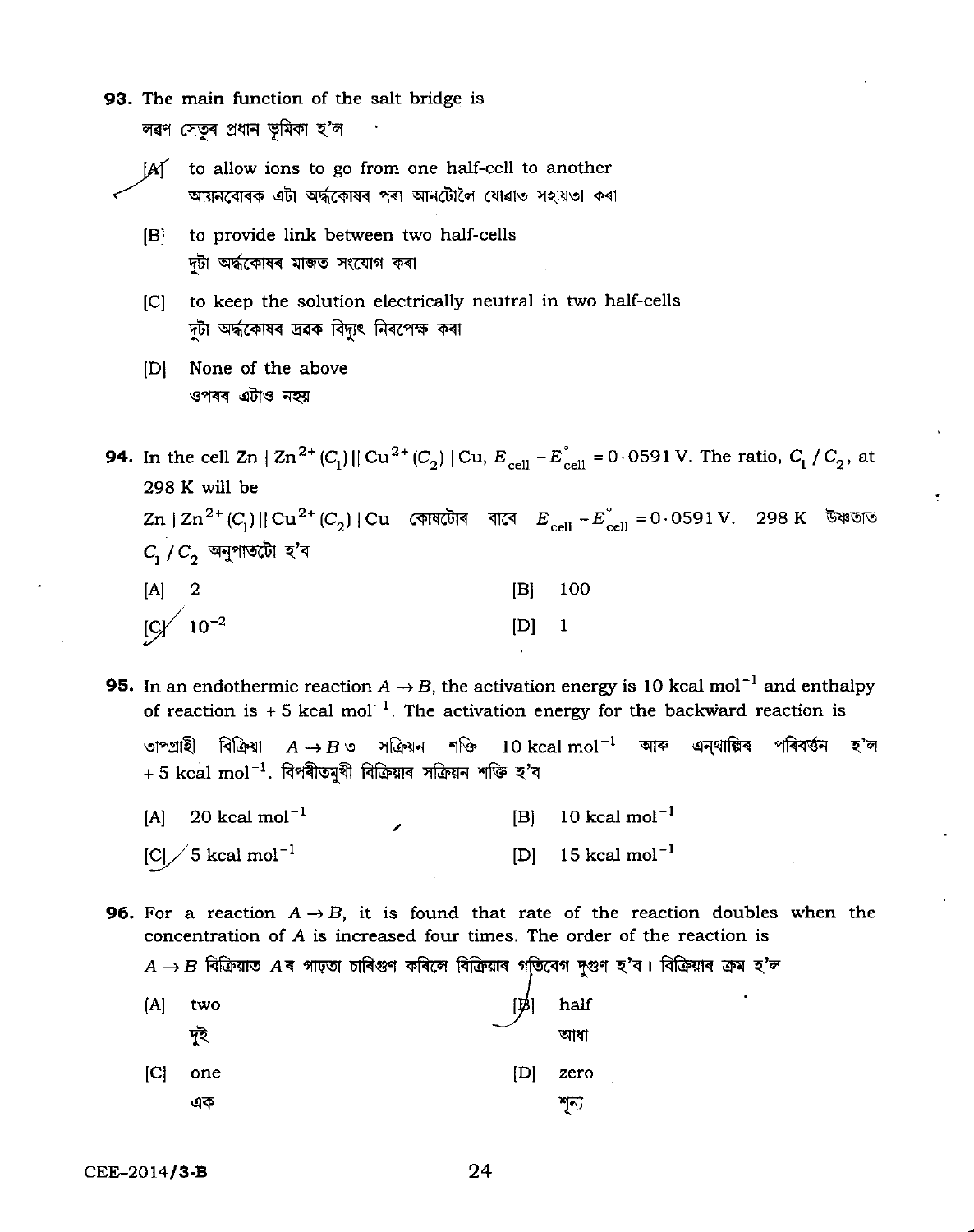- **97.** A freshly prepared Fe(OH)<sub>3</sub> precipitate is peptized by adding FeCl<sub>3</sub> solution. The charge on the colloidal particle of  $Fe(OH)_{3}$  sol is due to adsorption of নতুনকৈ তৈয়াৰ কৰা Fe(OH) $_3$  অধঃক্ষেপত FeCl $_3$  যোগ কৰি পেপ্টাইজেছন কৰা হয়। Fe(OH) $_3$ ৰ কলয়ডীয় কণিকাবোৰৰ আধানৰ বাবে অধিশোষণ কৰিবলগীয়া কাৰক হ'ল
	- $|B|$  Fe<sup>3+</sup> ion  $\mathrm{Fe}^{\,3+}\,$  আয়ন [A] Cl<sup>-</sup> ion  $Cl^-$  আয়ন
	- $[C]$  OH<sup>-</sup> ion  $OH^-$  আয়ন lDl/ None of the above  $\,\,\swarrow\,\,$  ওপৰৰ এটাও নহয়
- 98. In the production of iron from haematite, the limestone acts as হেমেটাইটৰ পৰা আইৰন উৎপন্ন কৰোঁতে ব্যৱহৃত চূণশিলে কি হিচাবে কাম কৰে?

| [A]            | a reducing agent<br>বিজাৰক | [B} | flux<br>বিগালক   |
|----------------|----------------------------|-----|------------------|
| $ \mathbf{C} $ | slag<br>ধাতুমল             | [D] | gangue<br>খানজমল |

সংক্ৰমণশীল মৌলৰ আয়ন এটাৰ চুম্বকীয় ভ্ৰামকৰ মান হ'ল 3·87 BM. ইয়াত থকা অযুগ্ম ইলেক্ট্ৰনৰ 99. The magnetic moment of a transition metal ion is found to be 3.87 BM. The number of unpaired electrons present in it is

সংখ্যা হ'ল

| $[A]$ 2 | $ B $ 3 |  |
|---------|---------|--|
| $E$ 4   | $[D]$ 5 |  |

- 100. Oxidation of oxalic acid by acidified  $KMnO<sub>4</sub>$  is an example of autocatalysis. It is due to the presence of এছিডমিশ্ৰিত  $\bold{KMnO}_4$  ৰ দ্বাৰা অক্সেলিক এছিডৰ জাৰণ বিক্ৰিয়াটো স্বানুঘটনৰ উদাহৰণ। ইয়াৰ বাবে উপস্থিত থকা আয়নটো হ'ল
	- [A]  $SO_4^{2-}$   $(B)$   $MnO_4^-$
	- $[C]$  Mn<sup>2+</sup>  $|D|$  K<sup>+</sup>

lP.T.o.